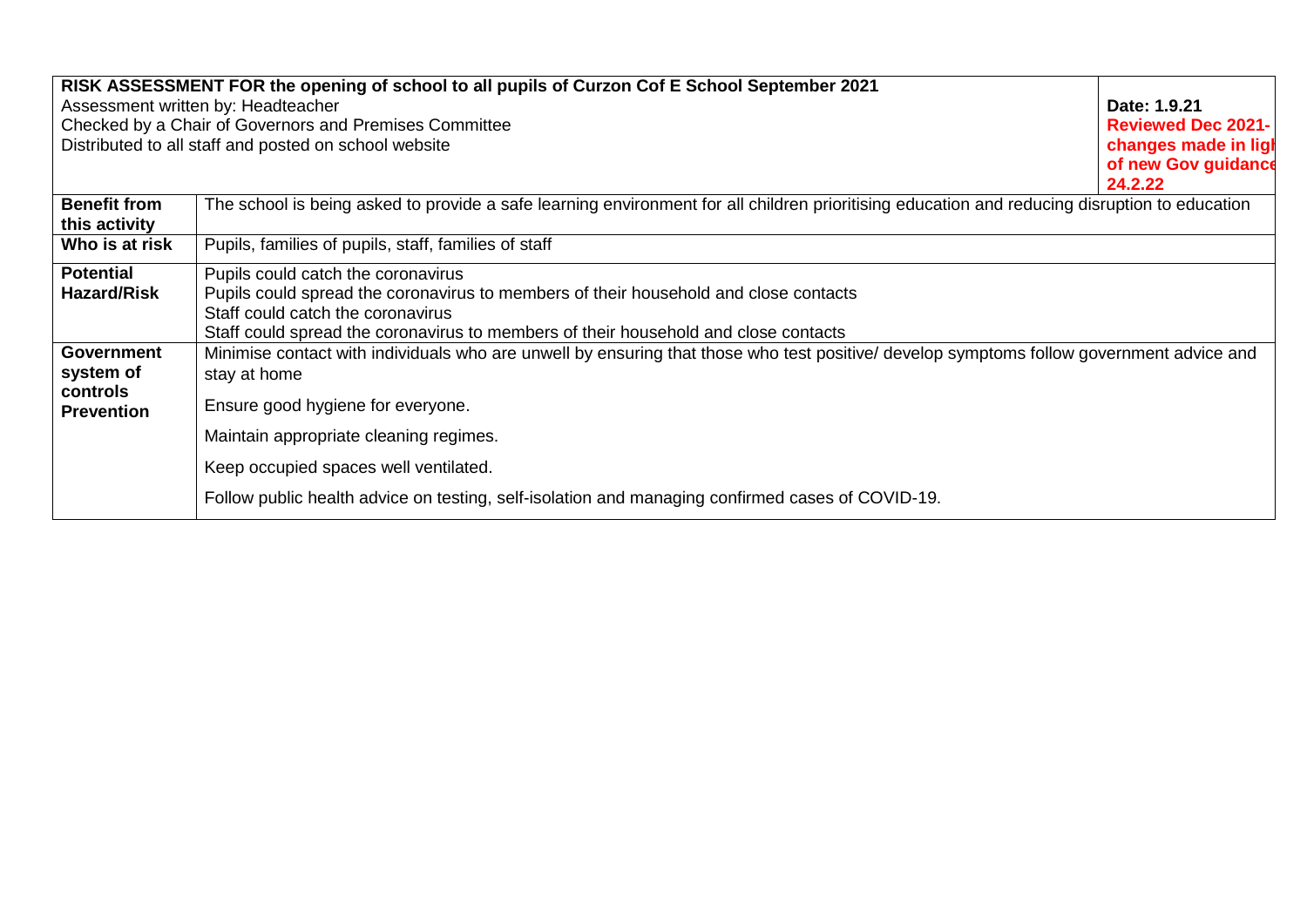| <b>Response to</b> | Engage with NHS Track and Trace process                                                                                                                                                                                                   |
|--------------------|-------------------------------------------------------------------------------------------------------------------------------------------------------------------------------------------------------------------------------------------|
| any infection      | Contain any outbreak by following local health protection team                                                                                                                                                                            |
|                    | Individuals are not required to self-isolate if they live in the same household as someone with COVID-19, or are a close contact of someone<br>with COVID-19. They do not need to do daily lateral flow tests. Contact tracing has ended. |
|                    | Advised self-isolation lasts from either onset of symptoms/test results until 6 days if you do a rapid lateral flow test on days 5 and 6 of your<br>self-isolation period and:                                                            |
|                    | both tests are negative                                                                                                                                                                                                                   |
|                    | you did both tests at least 24 hours apart                                                                                                                                                                                                |
|                    | you do not have a high temperature                                                                                                                                                                                                        |
|                    | If you do a rapid lateral flow test on day 6 and test positive, wait 24 hours before you do the next test.                                                                                                                                |
|                    | Staff are no longer advised to undertake twice weekly routine lateral flow tests. This might be advised in the event of an outbreak                                                                                                       |
|                    |                                                                                                                                                                                                                                           |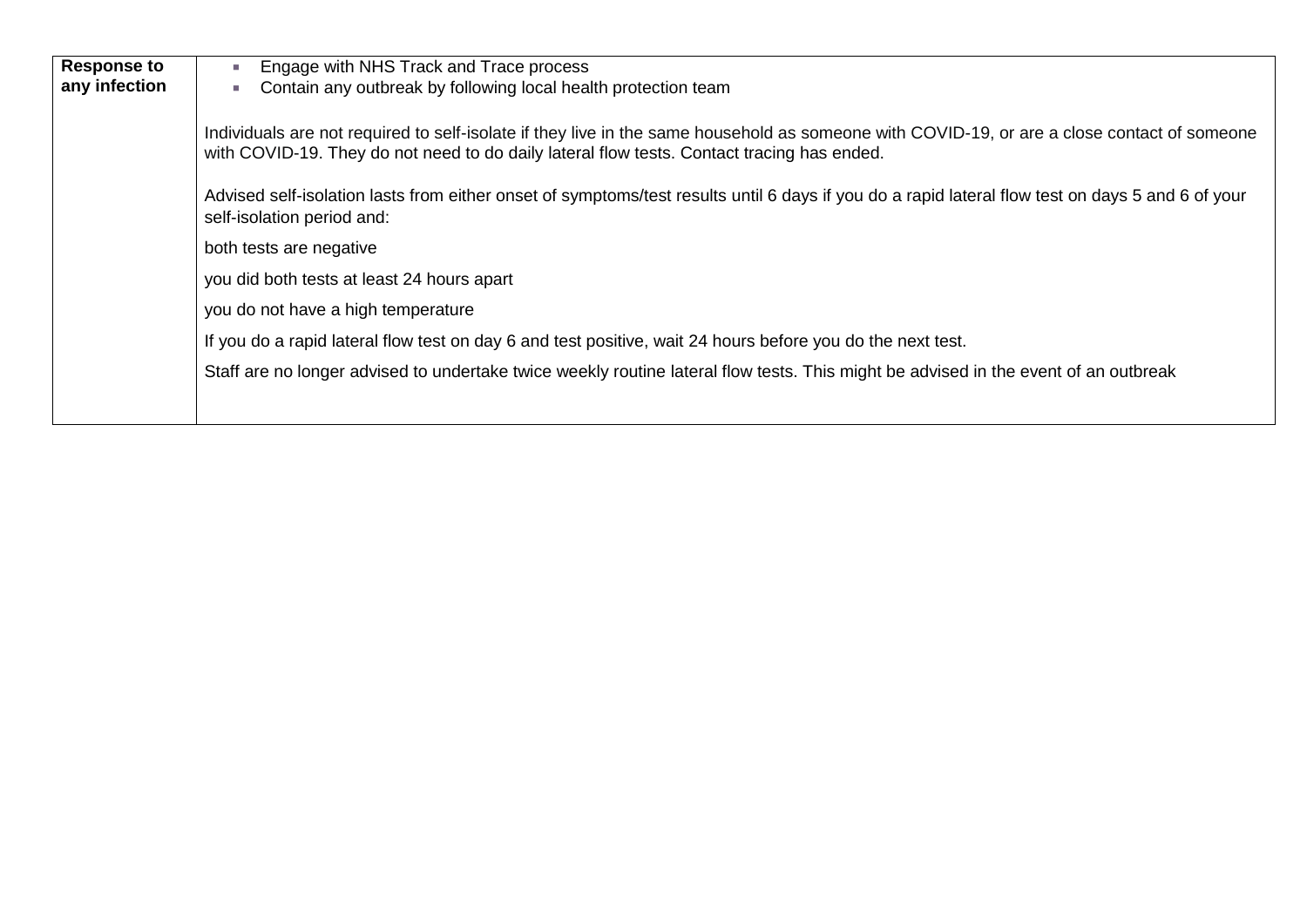| <b>Plan for whole</b><br>school | Although bubbles are no longer a requirement, timetable has been devised so that school in 3 phases with to minimise contact across<br>phases.                                                                                   |
|---------------------------------|----------------------------------------------------------------------------------------------------------------------------------------------------------------------------------------------------------------------------------|
|                                 | Before school<br>Drop and Go- no parents on playground.<br>Children stand on 1m apart spots in class line.<br>Staggered start Ks1, 2                                                                                             |
|                                 | Playtimes<br>Staggered by phase.                                                                                                                                                                                                 |
|                                 | Lunchtimes<br>Y3,4 eat first then play, Y5, 6 play first then eat. KS1 play at back of school.<br>All to eat in own classrooms.                                                                                                  |
|                                 | Extra-curricular<br>After school clubs not in bubbles<br>Breakfast club not in bubbles                                                                                                                                           |
|                                 | Covid 19 home school agreement sent home to remind parents and children to follow the measures on our RA.                                                                                                                        |
|                                 | Staff meetings, briefings etc to be in face to face in a well ventilated space with staff 1m part where possible.                                                                                                                |
|                                 | Our cosy corner/ library are the only spaces not directly ventilated. When in use, doors will be propped open to ensure air flow from rooms<br>that don't have direct outside air. Co2 monitor used to check ventilation levels. |
| <b>Monitoring</b>               | This plan will be informally reviewed and amended if necessary at weekly staff briefing meetings.<br>Premises, health and safety governors will review it formally at each meeting.                                              |

| 15 to 25       | Significant Risk: Overall rating is 15 or above. Most concerned about these risks which are significant and should be<br>referred to LGB for regular review. |
|----------------|--------------------------------------------------------------------------------------------------------------------------------------------------------------|
| <b>7 to 14</b> | <b>Material Risk:</b> Overall rating is 7-14. Concerned about these risks. Need to be managed as a priority.                                                 |
| 1 to $6$       | <b>Manageable Risk:</b> Overall rating is 6 or less. Content to carry these risks. Monitor and track any change.                                             |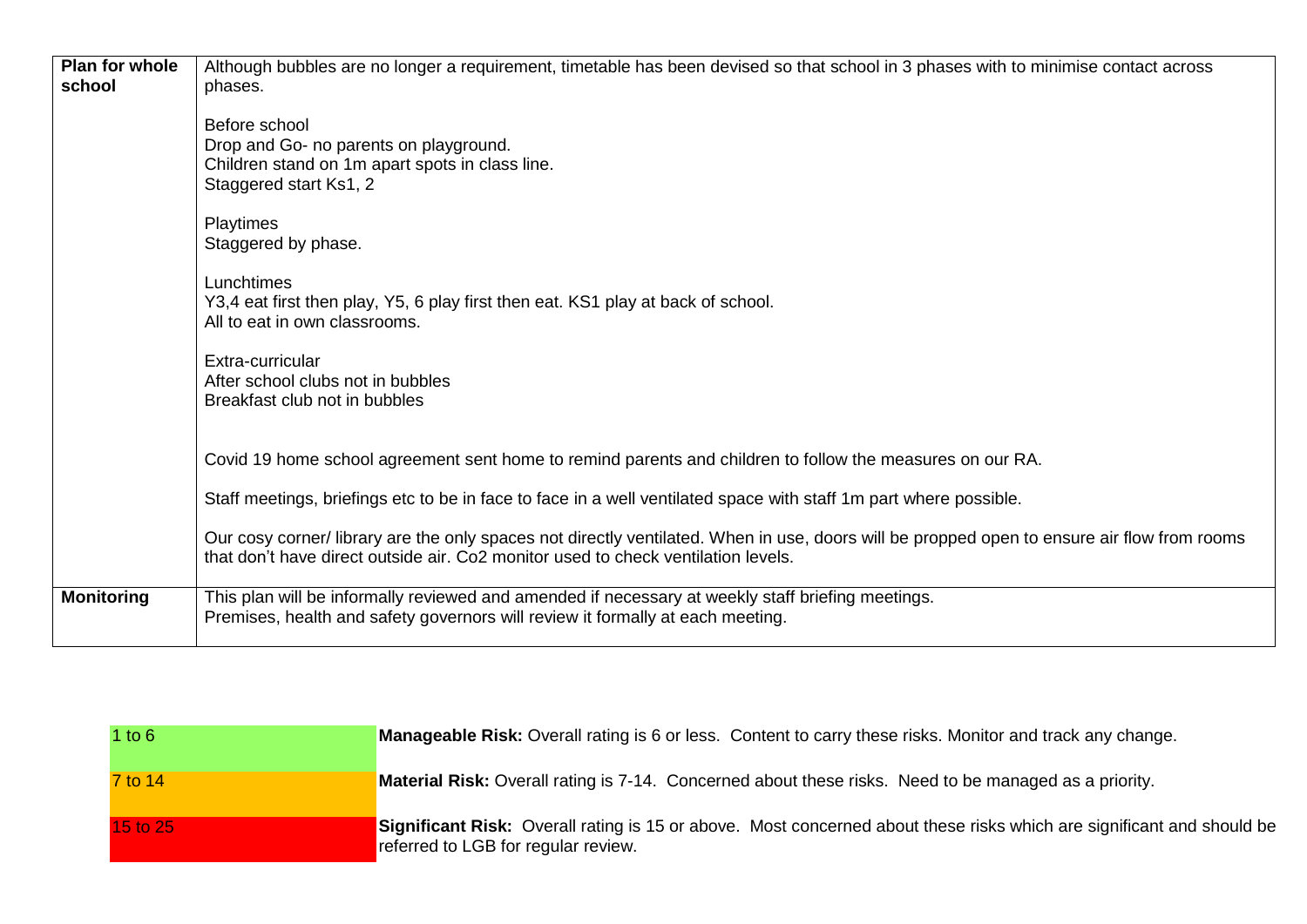|                                            | of impac<br>Severity | occurrence<br>Likelihood<br>$\overline{\mathbf{a}}$ | Impact<br>$\mathsf{k}^*$ | <b>Government</b><br><b>Recommendation</b>                                                              | <b>School Measures</b>                                                                                                                                                                                                                                                                                                                                                                                                                                                                                                                                                                                                                                                                                                                                                                                                                                                                                                                                                                                                                                                                                                                                          | (impact)<br>Residual risk | <u>likelihood) b</u><br>Residual<br>risk | ש<br>Impact<br>$\ast$<br>Ь | <b>Progress update-Nov</b><br>2021 |
|--------------------------------------------|----------------------|-----------------------------------------------------|--------------------------|---------------------------------------------------------------------------------------------------------|-----------------------------------------------------------------------------------------------------------------------------------------------------------------------------------------------------------------------------------------------------------------------------------------------------------------------------------------------------------------------------------------------------------------------------------------------------------------------------------------------------------------------------------------------------------------------------------------------------------------------------------------------------------------------------------------------------------------------------------------------------------------------------------------------------------------------------------------------------------------------------------------------------------------------------------------------------------------------------------------------------------------------------------------------------------------------------------------------------------------------------------------------------------------|---------------------------|------------------------------------------|----------------------------|------------------------------------|
| Lack of<br>effective                       | 5                    | 5                                                   | 25                       | https://www.gov.uk/govern<br>ment/publications/covid-                                                   | Pupils and staff are advised to not come into school if<br>they have symptoms, have had a positive test result or                                                                                                                                                                                                                                                                                                                                                                                                                                                                                                                                                                                                                                                                                                                                                                                                                                                                                                                                                                                                                                               | 5                         | $\overline{2}$                           | 10                         |                                    |
| infection<br>protection<br>and<br>control- |                      |                                                     |                          | 19-people-with-covid-19-<br>and-their-contacts/covid-<br>19-people-with-covid-19-<br>and-their-contacts | other reasons requiring them to stay at home due to the<br>risk of them passing on COVID<br>Children and young people with COVID-19 should not<br>attend their education setting while they are infectious.<br>They should take an LFD test from 5 days after their<br>symptoms started (or the day their test was taken if they<br>did not have symptoms) followed by another one the<br>next day. If both these tests results are negative, they<br>should return to their educational setting if they<br>normally attend one, as long as they feel well enough to<br>do so and do not have a temperature. They should<br>follow the guidance for their educational setting.<br>Parents to inform school if child has been unwell.<br>School will assess this and may decide not to admit the<br>child. Parents of children who are self-isolating at home<br>to communicate with the school electronically/phone.<br>If a parent or carer insists on a pupil attending school,<br>the school can take the decision to refuse the pupil if, in<br>our reasonable judgement, it is necessary to protect<br>other pupils and staff from possible infection with |                           |                                          |                            |                                    |
|                                            |                      |                                                     |                          |                                                                                                         | COVID-19. This decision would need to be carefully<br>considered in light of all the circumstances and current<br>public health advice.                                                                                                                                                                                                                                                                                                                                                                                                                                                                                                                                                                                                                                                                                                                                                                                                                                                                                                                                                                                                                         |                           |                                          |                            |                                    |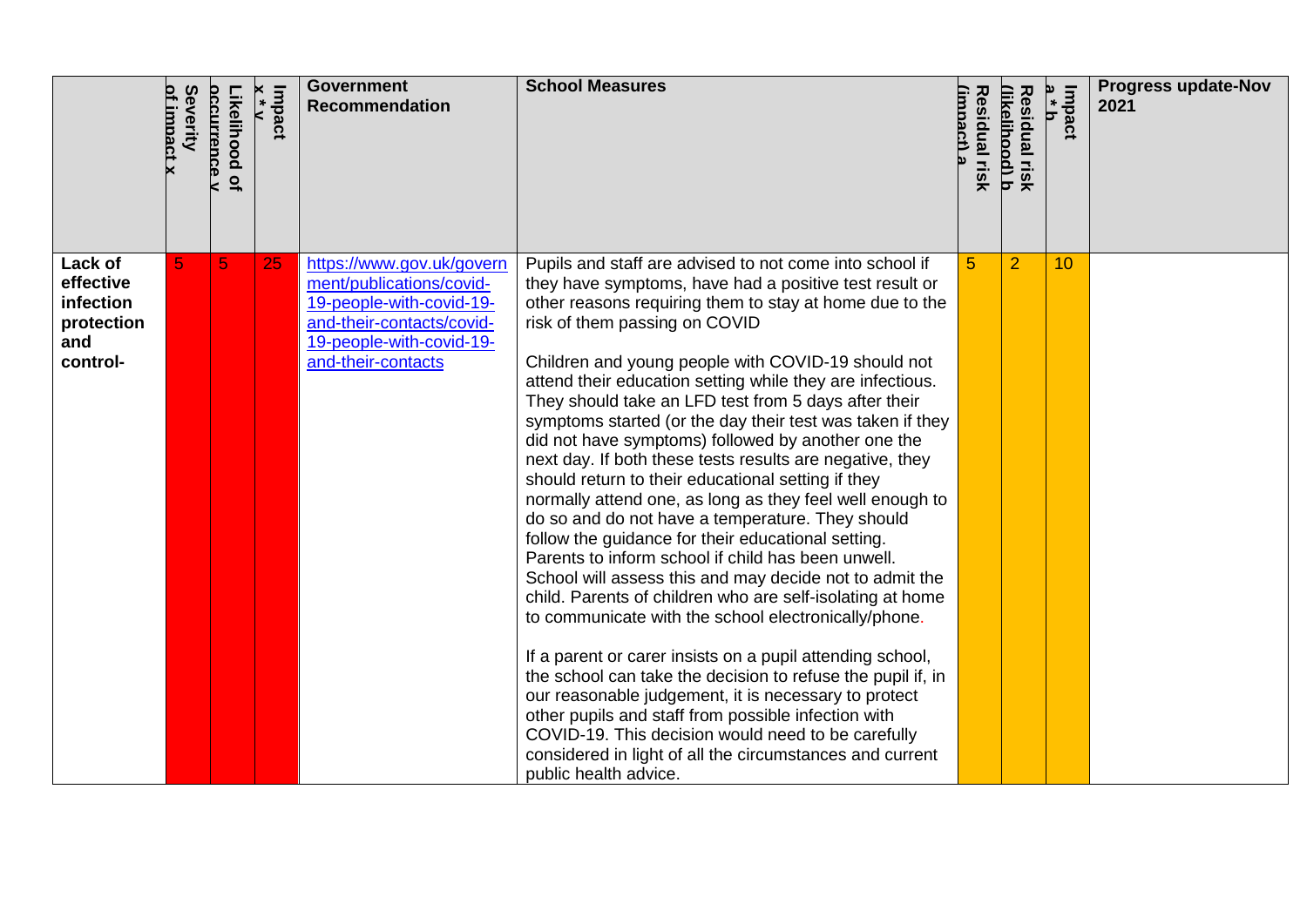|  | ь | 25 | https://assets.publishing.s |                                                            | $\overline{5}$ | 2 | 10 |  |
|--|---|----|-----------------------------|------------------------------------------------------------|----------------|---|----|--|
|  |   |    | ervice.gov.uk/government/   | Staff and pupils are not to come into the school if they   |                |   |    |  |
|  |   |    | uploads/system/uploads/a    | have symptoms and will be sent home to self-isolate.       |                |   |    |  |
|  |   |    | ttachment_data/file/10483   | Parents to:                                                |                |   |    |  |
|  |   |    | 57/220119 Schools quid      | Get a PCR test for the child                               |                |   |    |  |
|  |   |    | ance_January.pdf            | Follow government guidance for reducing the risk of        |                |   |    |  |
|  |   |    |                             | spreading Covid at home                                    |                |   |    |  |
|  |   |    |                             | Test the child on lateral flow tests on days 5 and 6. (see |                |   |    |  |
|  |   |    |                             | guidance above)                                            |                |   |    |  |
|  |   |    |                             |                                                            |                |   |    |  |
|  |   |    |                             | Parents to inform school if a member of the household      |                |   |    |  |
|  |   |    |                             | has Covid.                                                 |                |   |    |  |
|  |   |    |                             |                                                            |                |   |    |  |
|  |   |    |                             |                                                            |                |   |    |  |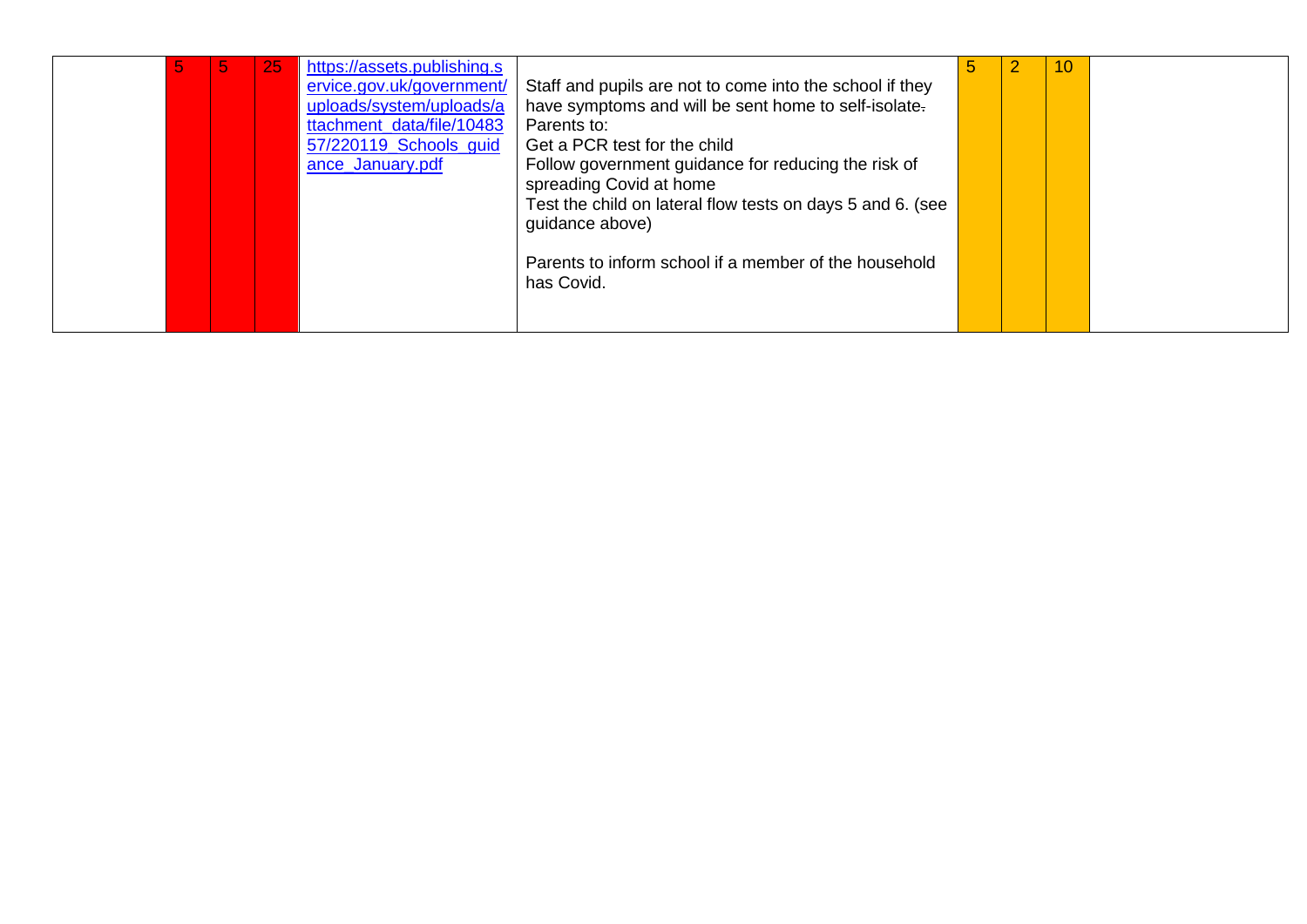| Lack of<br>effective | 5 | 4 | 20 | Clean hands more often      | Pupils to wash hands in the classroom sink. Soap and               | 5 | $\overline{2}$ | 10 |  |
|----------------------|---|---|----|-----------------------------|--------------------------------------------------------------------|---|----------------|----|--|
| infection            |   |   |    | than usual - wash hands     | hand sanitizers will be provided (staff will keep out of           |   |                |    |  |
| protection           |   |   |    | thoroughly for 20 seconds   | reach of youngest children to avoid risk of ingestion and          |   |                |    |  |
| and                  |   |   |    | with running water and      | explain the risks of ingestion to children). There will be         |   |                |    |  |
| control-             |   |   |    | soap and dry them           | hand gel and sprays for staff to use in each classroom.            |   |                |    |  |
| handwashi            |   |   |    | thoroughly or use alcohol   | Children reminded of safe handwashing practices first              |   |                |    |  |
| ng, use of           |   |   |    | hand rub or sanitiser       | day back. The e-Bug coronavirus (COVID-19) website                 |   |                |    |  |
| tissues              |   |   |    | ensuring that all parts of  | contains free resources for schools, including materials           |   |                |    |  |
|                      |   |   |    | the hands are washed.       | to encourage good hand and respiratory hygiene.                    |   |                |    |  |
| School is            |   |   |    |                             | Children wash hands for 20 secs, supervised by an                  |   |                |    |  |
| unable to            |   |   |    | Ensure good respiratory     | adult:                                                             |   |                |    |  |
| support              |   |   |    | hygiene by promoting the    | Upon arrival<br>$\circ$                                            |   |                |    |  |
| personal             |   |   |    | 'catch it, bin it, kill it' | Return from break (hand sanitizer)<br>$\circ$                      |   |                |    |  |
| hygiene              |   |   |    | approach                    | Before eating lunch<br>$\circ$                                     |   |                |    |  |
| standards            |   |   |    | Cleaning frequently         | After eating lunch (hand sanitizer)<br>$\circ$                     |   |                |    |  |
| due to               |   |   |    | touched surfaces daily      | After using toilet<br>$\circ$                                      |   |                |    |  |
| increased            |   |   |    | using standard products,    | After return from playground at lunch time<br>$\circ$              |   |                |    |  |
| risk of the          |   |   |    | such as detergents and      | Use of hand sanitizers will be supervised by staff to              |   |                |    |  |
| new variant          |   |   |    | bleach.                     | ensure no ingestion.                                               |   |                |    |  |
| COVID and            |   |   |    |                             |                                                                    |   |                |    |  |
| necessary            |   |   |    |                             | Staff will instruct children to follow the 'catch it, bin it, kill |   |                |    |  |
| routines to          |   |   |    |                             | it' approach. Lidded bins will be used. Adults assisting           |   |                |    |  |
| increase the         |   |   |    |                             | children to use tissues, will put gloves on before doing           |   |                |    |  |
| regularity of        |   |   |    |                             | so. They will dispose of gloves and tissue before                  |   |                |    |  |
| hygiene              |   |   |    |                             | thoroughly washing hands                                           |   |                |    |  |
| routines             |   |   |    |                             |                                                                    |   |                |    |  |
| which may            |   |   |    |                             | Paper towels will be provided.                                     |   |                |    |  |
| lead to a            |   |   |    |                             | Children who bring in hand sanitisers must not share               |   |                |    |  |
| lack                 |   |   |    |                             | them and can only use them with supervision.                       |   |                |    |  |
| availability         |   |   |    |                             |                                                                    |   |                |    |  |
| of sufficient        |   |   |    |                             | Bursar and TAs ensure that enough soap in school.                  |   |                |    |  |
| quantities of        |   |   |    |                             |                                                                    |   |                |    |  |
| soap and/ or         |   |   |    |                             |                                                                    |   |                |    |  |
| sanitisers           |   |   |    |                             |                                                                    |   |                |    |  |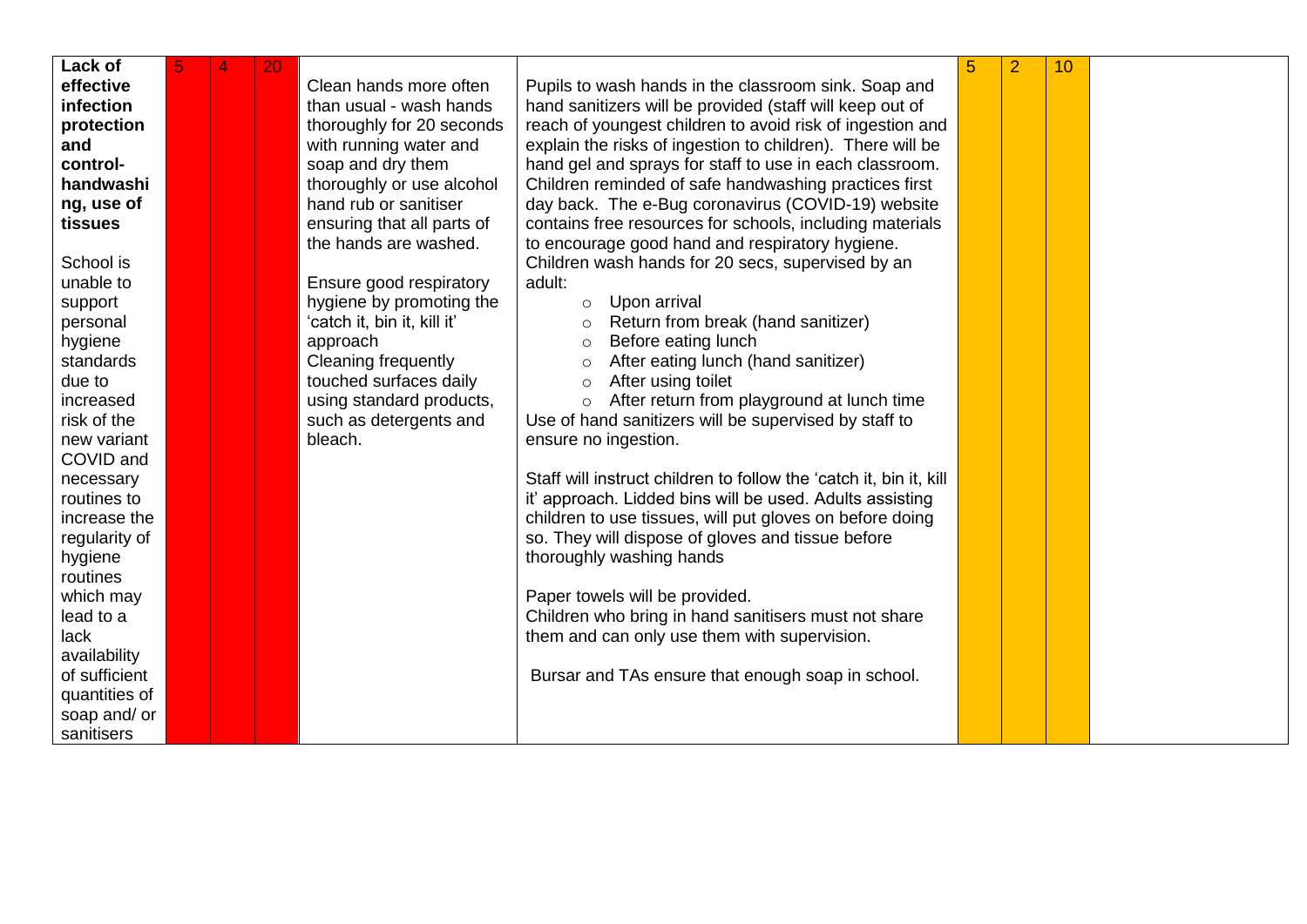| <b>Lack of</b><br>face<br>coverings | $\mathbf{b}$ | 10 | face coverings | Face coverings no longer recommended in schools<br>unless there is an increase in positive cases. If there is<br>an outbreak, a director of public health might advise<br>that face coverings should temporarily be worn in<br>communal areas by staff and visitors (unless exempt). |  |  |
|-------------------------------------|--------------|----|----------------|--------------------------------------------------------------------------------------------------------------------------------------------------------------------------------------------------------------------------------------------------------------------------------------|--|--|
|                                     |              |    |                | The government has removed the requirement to wear<br>face coverings in law.                                                                                                                                                                                                         |  |  |
|                                     |              |    |                | All rooms will continue to need to be well ventilated<br>(see DfE guidance).                                                                                                                                                                                                         |  |  |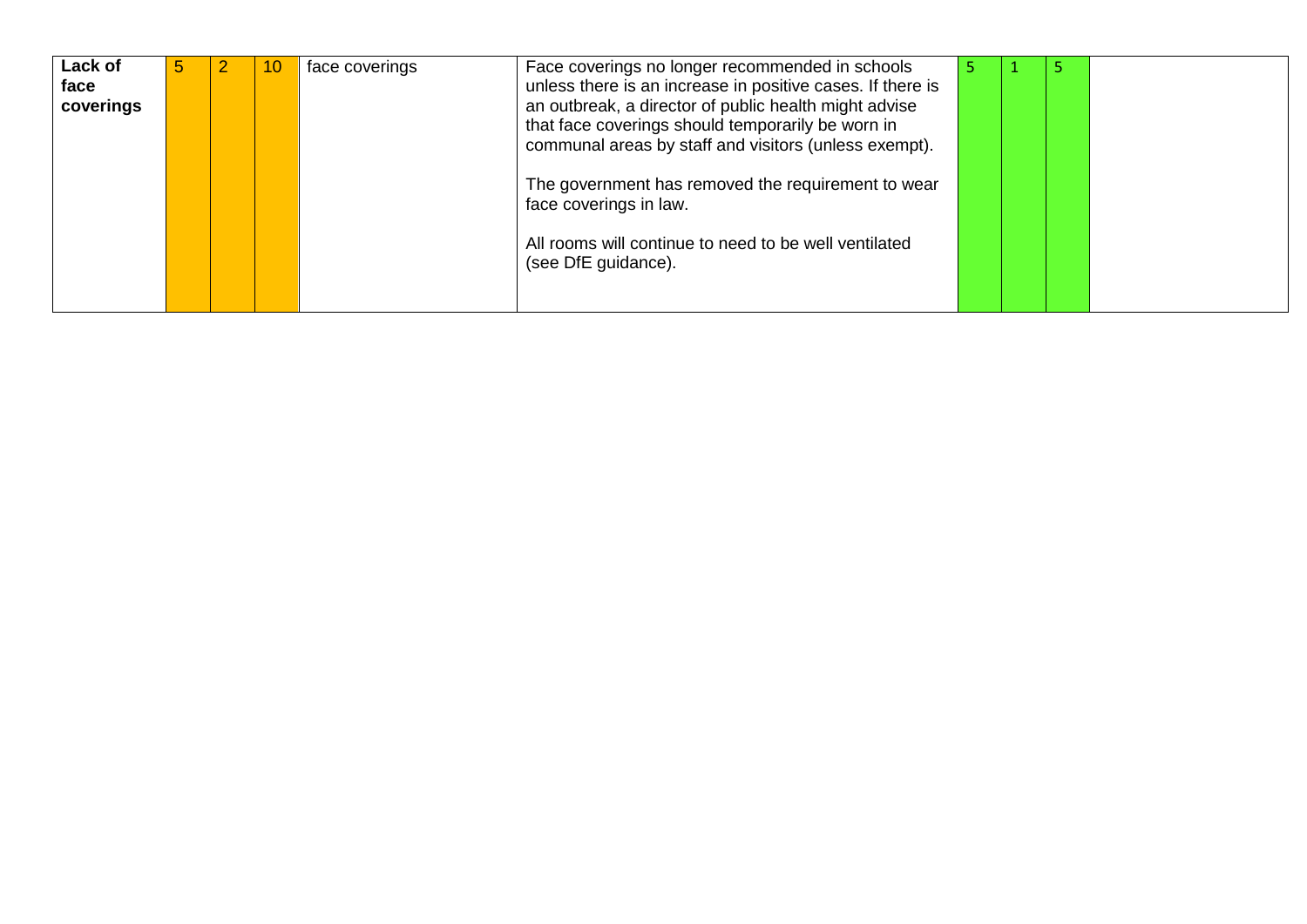| Lack of<br><b>PPE</b> |  | 20 | Regular hand washing to<br>be undertaken at every | There will be PPE available for the first aider stored in | 5 | $\overline{2}$ | 10 |  |
|-----------------------|--|----|---------------------------------------------------|-----------------------------------------------------------|---|----------------|----|--|
|                       |  |    | available moment, with                            | the office. See PPE flowchart for use of PPE. First aider |   |                |    |  |
| Significant           |  |    | the use of anti-bac wipes                         | must wear PPE if they need to get closer than 2m to a     |   |                |    |  |
| risk of virus         |  |    | and spray.                                        | child with suspected symptoms. All adults can carry out   |   |                |    |  |
| transmission          |  |    |                                                   | other basic first aid, ideally outside.                   |   |                |    |  |
| in non-               |  |    | If a child, young person or                       |                                                           |   |                |    |  |
| ventilated            |  |    | other learner becomes                             |                                                           |   |                |    |  |
| areas                 |  |    | unwell with symptoms of                           | All rooms will continue to need to be well ventilated     |   |                |    |  |
|                       |  |    | coronavirus whilst at                             | (see DfE guidance). Windows and doors will be kept        |   |                |    |  |
|                       |  |    | school and needs direct                           | open.                                                     |   |                |    |  |
|                       |  |    | personal care until they                          |                                                           |   |                |    |  |
|                       |  |    | can return home. A fluid-                         |                                                           |   |                |    |  |
|                       |  |    | resistant surgical face                           | Parent and professional meetings will be held             |   |                |    |  |
|                       |  |    | mask should be worn by                            | remotely/outside where possible.                          |   |                |    |  |
|                       |  |    | the supervising adult if a                        |                                                           |   |                |    |  |
|                       |  |    | distance of 2 metres                              |                                                           |   |                |    |  |
|                       |  |    | cannot be maintained. If                          |                                                           |   |                |    |  |
|                       |  |    | contact with the child or                         |                                                           |   |                |    |  |
|                       |  |    | young person is<br>necessary, then                |                                                           |   |                |    |  |
|                       |  |    | disposable gloves, a                              |                                                           |   |                |    |  |
|                       |  |    | disposable apron and a                            |                                                           |   |                |    |  |
|                       |  |    | fluid-resistant surgical                          |                                                           |   |                |    |  |
|                       |  |    | face mask should be worn                          |                                                           |   |                |    |  |
|                       |  |    | by the supervising adult. If                      |                                                           |   |                |    |  |
|                       |  |    | a risk assessment                                 |                                                           |   |                |    |  |
|                       |  |    | determines that there is a                        |                                                           |   |                |    |  |
|                       |  |    | risk of splashing to the                          |                                                           |   |                |    |  |
|                       |  |    | eyes, for example from                            |                                                           |   |                |    |  |
|                       |  |    | coughing, spitting, or                            |                                                           |   |                |    |  |
|                       |  |    | vomiting, then eye                                |                                                           |   |                |    |  |
|                       |  |    | protection should also be                         |                                                           |   |                |    |  |
|                       |  |    | worn.                                             |                                                           |   |                |    |  |
|                       |  |    | safe working in education,                        |                                                           |   |                |    |  |
|                       |  |    | childcare and children's                          |                                                           |   |                |    |  |
|                       |  |    | social care settings,                             |                                                           |   |                |    |  |
|                       |  |    | including the use of                              |                                                           |   |                |    |  |
|                       |  |    | personal protective                               |                                                           |   |                |    |  |
|                       |  |    | equipment (PPE)                                   |                                                           |   |                |    |  |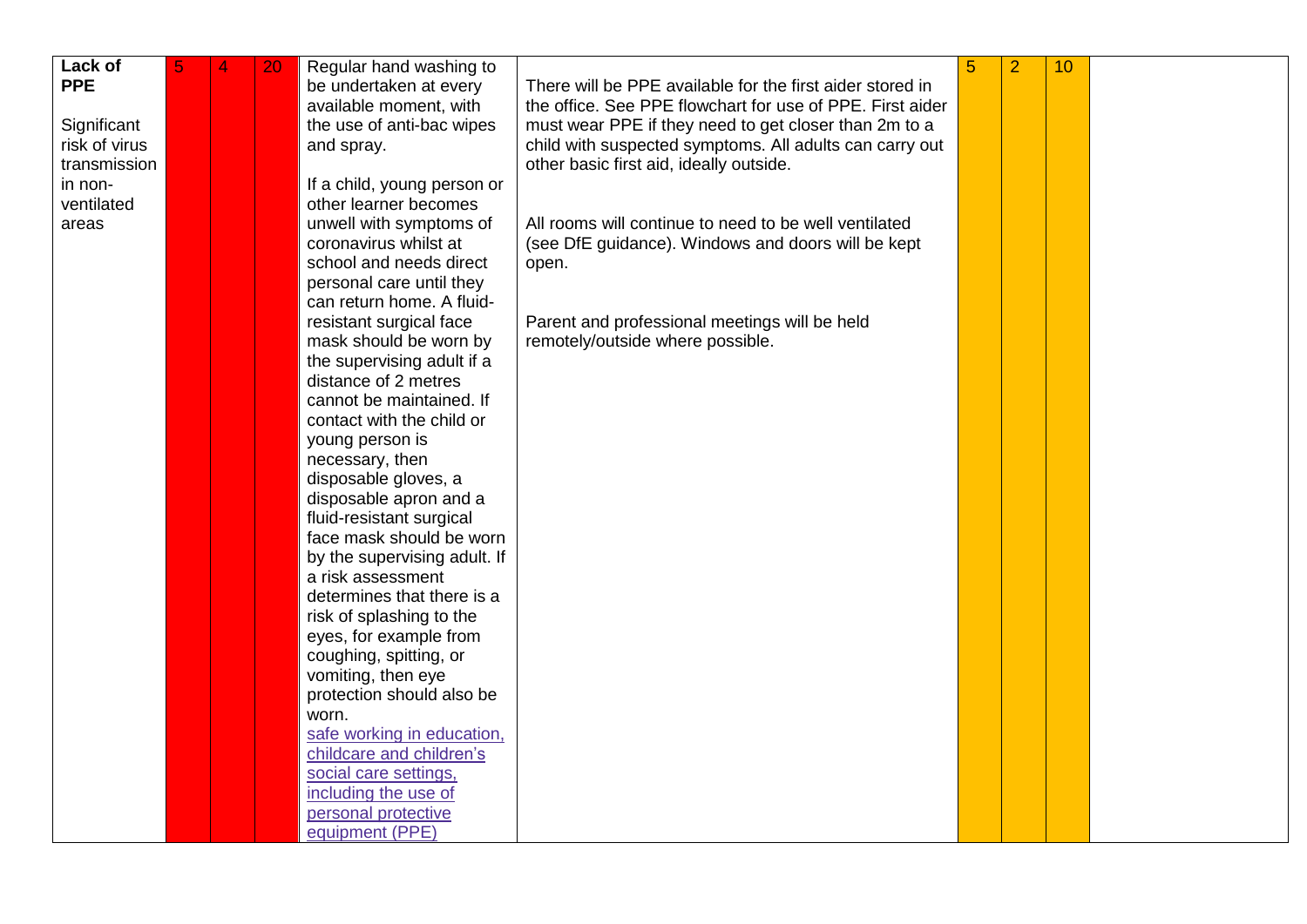| <b>Risk of</b> | 5. | $\overline{5}$ | 25 | Changes to drop off and     | There will be staggered start times for each group. Drop  | 2 | 10 |  |
|----------------|----|----------------|----|-----------------------------|-----------------------------------------------------------|---|----|--|
| virus          |    |                |    | pick up routines will be    | and go system for all whereby parents set down their      |   |    |  |
| transmissio    |    |                |    | required. You should tell   | child on the pavement outside school at the school gate   |   |    |  |
| n with         |    |                |    | parents when they can       | where greeted by an adult. The child then goes onto       |   |    |  |
| increased      |    |                |    | drop off their children and | playground and waits on spot in the line. Class teachers  |   |    |  |
| numbers of     |    |                |    | that this should happen at  | to be on the playground to supervise arrival. Children    |   |    |  |
| pupils and     |    |                |    | the school gate.            | enter the building with adult through classroom doors.    |   |    |  |
| parents        |    |                |    |                             | They can leave their coats on their chairs and book       |   |    |  |
| arriving       |    |                |    |                             | bags under tables. Cloakroom only for Y5,6.               |   |    |  |
| and leaving    |    |                |    |                             |                                                           |   |    |  |
| the site at    |    |                |    |                             |                                                           |   |    |  |
| the            |    |                |    |                             | On pick up, children will be bought out by teacher. They  |   |    |  |
| beginning      |    |                |    |                             | will then be allowed to go to their parent one at a time. |   |    |  |
| and end of     |    |                |    |                             | Staff who talk to adults will maintain social distancing. |   |    |  |
| the school     |    |                |    |                             |                                                           |   |    |  |
| day            |    |                |    |                             |                                                           |   |    |  |
|                |    |                |    |                             |                                                           |   |    |  |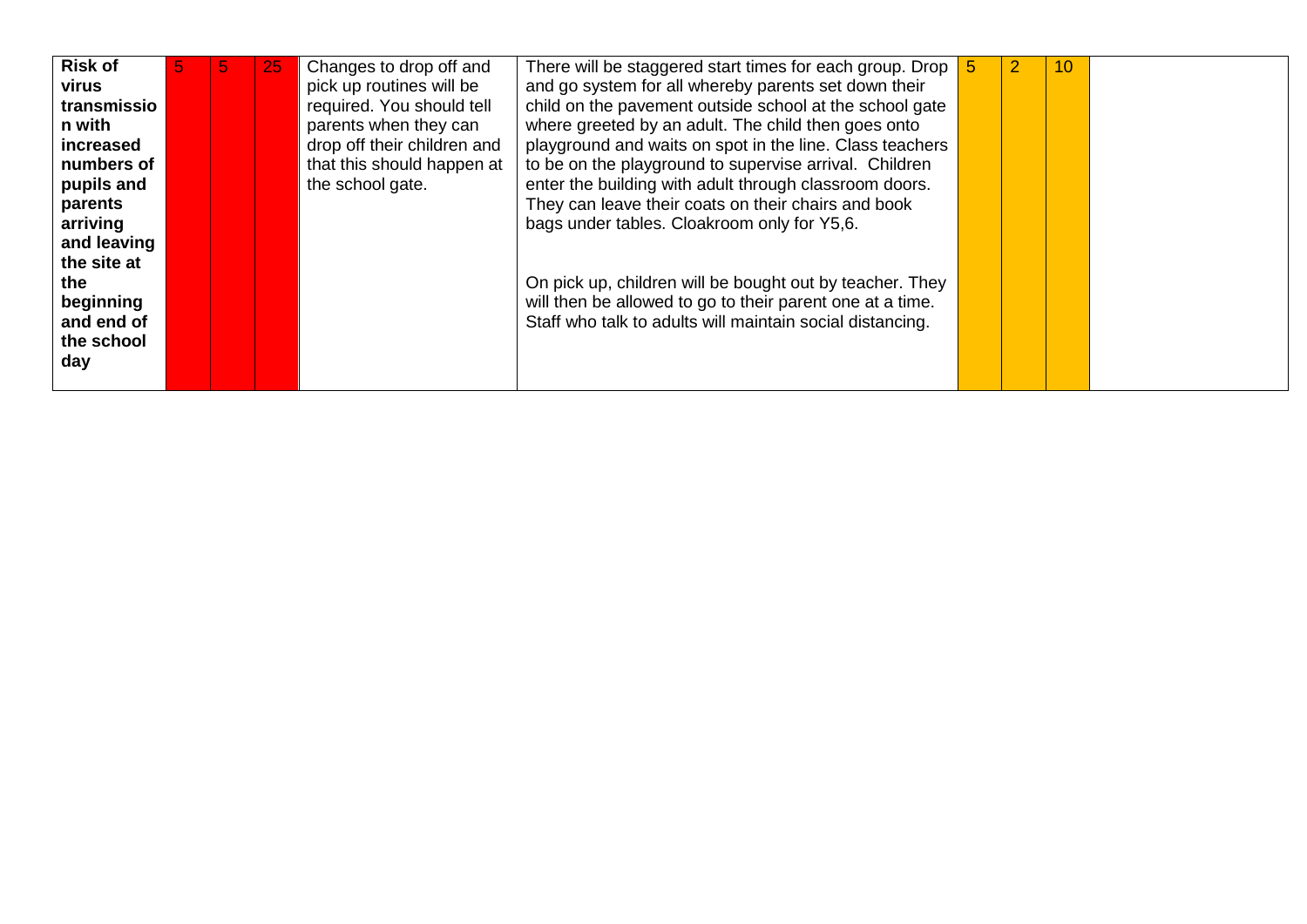| <b>Risk of</b><br>illness at<br>school.<br>What<br>happens if<br>someone | 5 | 25 | https://www.nhs.uk/conditi<br>ons/coronavirus-covid-<br>19/symptoms/<br>https://www.gov.uk/govern<br>ment/publications/covid-<br>19-people-with-covid-19-<br>and-their-contacts | If anyone in school develops COVID-19 symptoms,<br>however mild, they will be sent home and should follow<br>public health advice. Pupils awaiting collection will wait<br>in the foyer with the door open for ventilation.<br>Appropriate PPE should also be used if close contact is<br>necessary with the individual. Further information on<br>this can be found in the use of PPE in education,<br>childcare and children's social care settings guidance.<br>The foyer and any rooms they have used will be<br>cleaned after they have left.                                                                                                                                                                                                                                                                                                                                                | 5 | 3 | 15 |  |
|--------------------------------------------------------------------------|---|----|---------------------------------------------------------------------------------------------------------------------------------------------------------------------------------|---------------------------------------------------------------------------------------------------------------------------------------------------------------------------------------------------------------------------------------------------------------------------------------------------------------------------------------------------------------------------------------------------------------------------------------------------------------------------------------------------------------------------------------------------------------------------------------------------------------------------------------------------------------------------------------------------------------------------------------------------------------------------------------------------------------------------------------------------------------------------------------------------|---|---|----|--|
| becomes<br>unwell at<br>an<br>educational<br>or<br>childcare<br>setting? |   |    |                                                                                                                                                                                 | The household (including any siblings) should follow the<br>UNITED IKINGDOM HEALTH SECURITY AGENCY<br>stay at home guidance for households with possible or<br>confirmed coronavirus (COVID-19) infection. The<br>person with symptoms should take a PCR, self-isolate<br>while awaiting results The school does not need to<br>notify LA for one case.                                                                                                                                                                                                                                                                                                                                                                                                                                                                                                                                           |   |   |    |  |
|                                                                          |   |    |                                                                                                                                                                                 | Personal waste from individuals with symptoms of<br>COVID-19 and waste from cleaning of areas where they<br>have been (including PPE, disposable cloths and used<br>tissues):<br>Should be put in a plastic rubbish bag and tied when full<br>The plastic bag should then be placed in a second bin<br>bag and tied<br>This should be put in a suitable and secure place and<br>marked for storage until the individual's test results are<br>known<br>This waste should be stored safely and kept away from<br>children. It should not be placed in communal waste<br>areas until negative test results are known, or the waste<br>has been stored for at least 72 hours.<br>If the individual tests negative, this can be disposed of<br>immediately with the normal waste. If COVID-19 is<br>confirmed this waste should be stored for at least 72<br>hours before disposal with normal waste. |   |   |    |  |
|                                                                          |   |    |                                                                                                                                                                                 | Any member of staff who has provided close contact<br>care to someone with symptoms, even while wearing                                                                                                                                                                                                                                                                                                                                                                                                                                                                                                                                                                                                                                                                                                                                                                                           |   |   |    |  |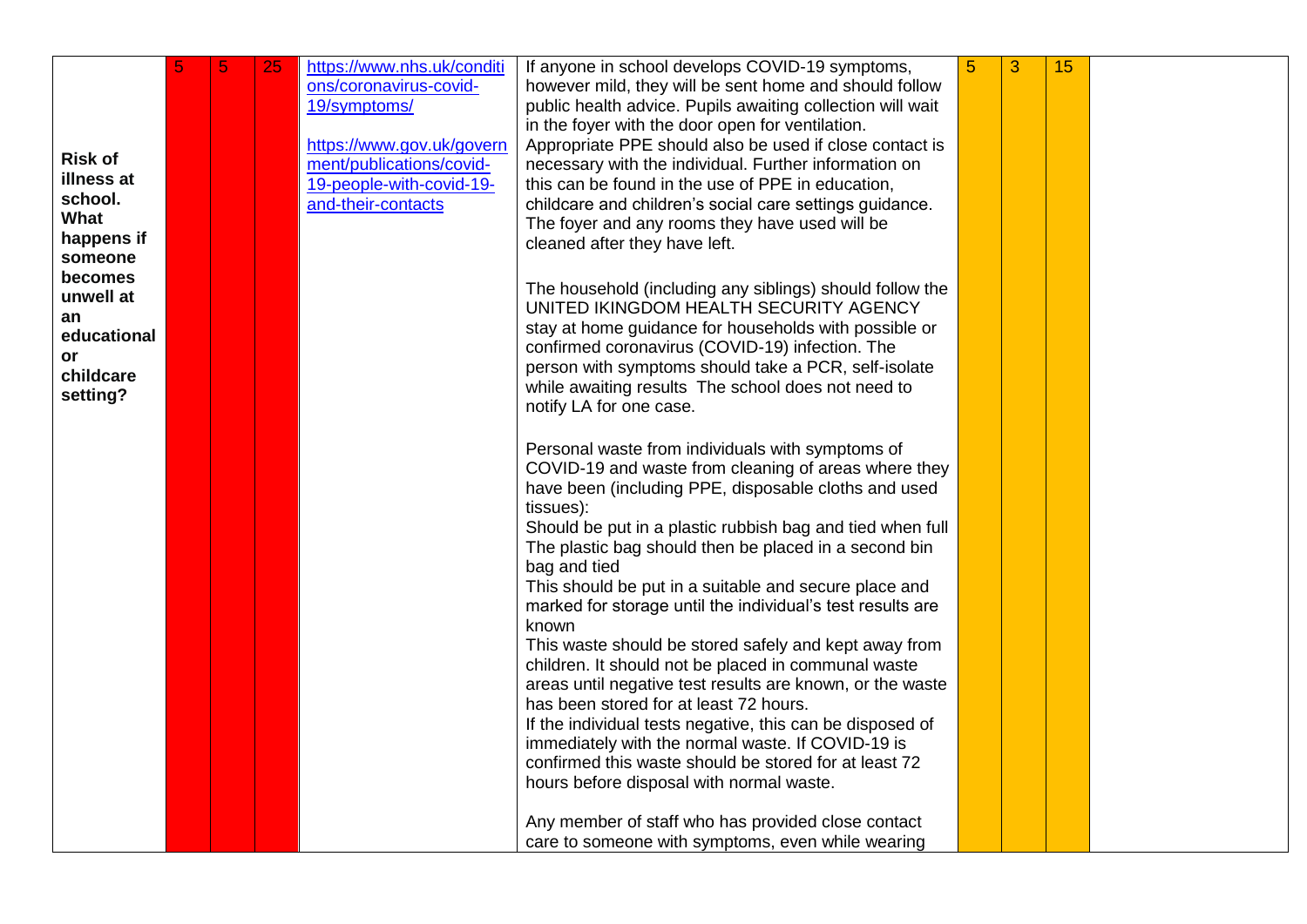|  | PPE, and all other members of staff or pupils who have<br>been in close contact with that person with symptoms,<br>even if wearing a face covering, do not need to go<br>home to self-isolate unless:<br>• they develop symptoms themselves (in which case,<br>they should arrange to have a test)                                                                                          |  |  |
|--|---------------------------------------------------------------------------------------------------------------------------------------------------------------------------------------------------------------------------------------------------------------------------------------------------------------------------------------------------------------------------------------------|--|--|
|  | Everyone must wash their hands thoroughly for 20<br>seconds with soap and running water or use hand<br>sanitiser after any contact with someone who is unwell.<br>The area around the person with symptoms must be<br>cleaned after they have left to reduce the risk of<br>passing the infection on to other people. See the<br>COVID-19: cleaning of non-healthcare settings<br>guidance. |  |  |
|  | In an emergency, the school will call 999 if the child is<br>seriously ill or injured or their life is at risk.                                                                                                                                                                                                                                                                             |  |  |
|  | Where the child, young person or staff member tests<br>negative and they have NO symptoms, they can return<br>to school.                                                                                                                                                                                                                                                                    |  |  |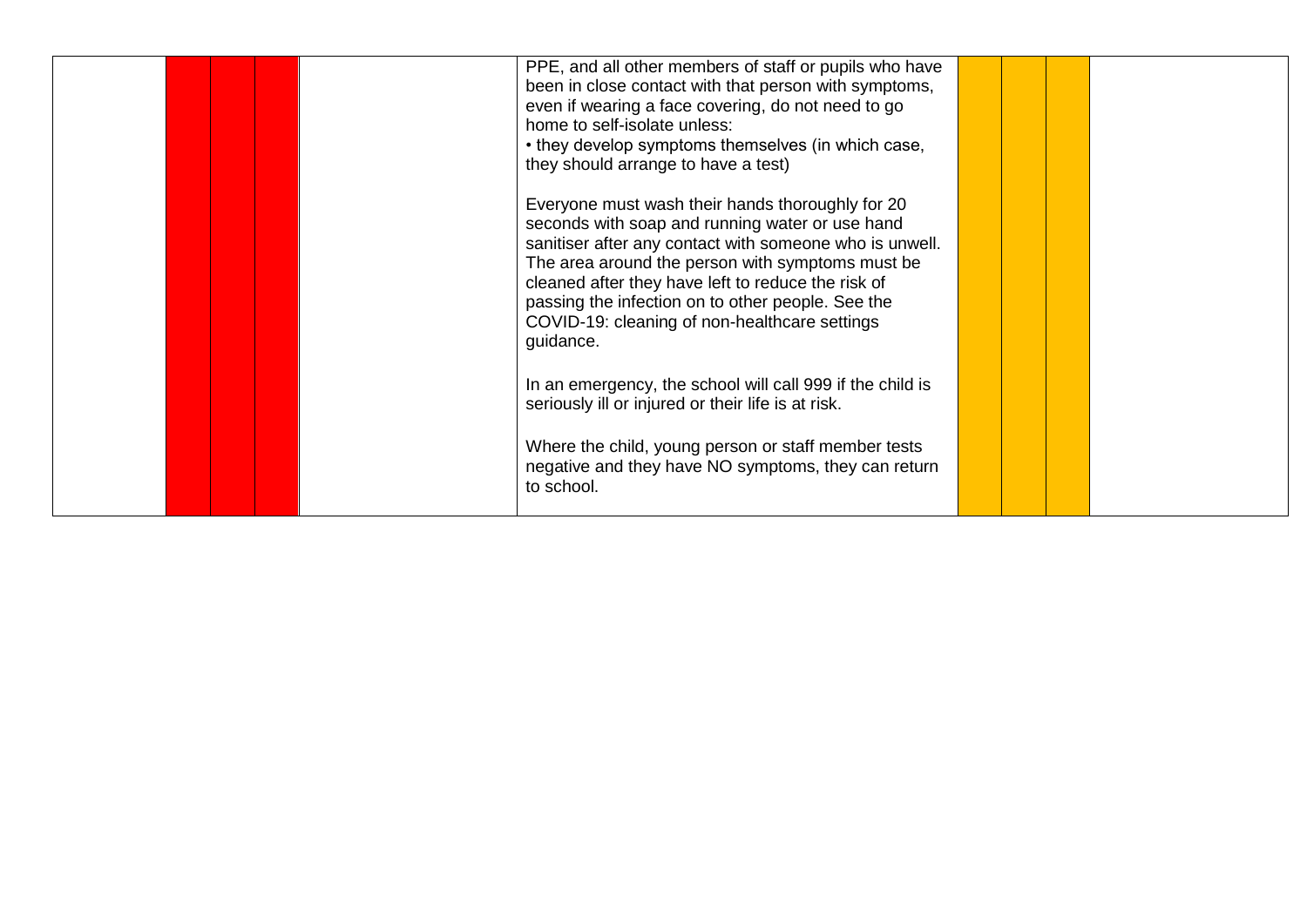| <b>Risk of an</b><br>increase in<br>positive<br>cases | 5 | 2 | 10 <sup>°</sup> | <b>Contingency framework:</b><br>education and childcare<br>settings<br>(publishing.service.gov.uk<br>Outbreak management<br>chart ODBST | The school will review current arrangements and may<br>seek ODBST and Buckinghamshire UKHSA advice. if<br>one of these thresholds is reached:<br>• 5 children, pupils, students or staff, who are likely to<br>have mixed closely, test positive for COVID-19 within a<br>10-day period<br><b>OR</b><br>3 children or staff in a single class test positive within 10<br>days.<br><b>OR</b><br>10% of children, pupils, students or staff who are likely<br>to have mixed closely test positive for COVID-19 within<br>a 10-day period<br>. If a pupil, student, child or staff member is admitted to<br>hospital with COVID-19. Hospitalisation could indicate<br>increased severity of illness or a new variant of<br>concern. Settings may be offered public health support<br>in managing risk assessments and communicating with<br>staff and parents.<br>The school's Outbreak Management Chart will be<br>implemented |  | 20 |  |
|-------------------------------------------------------|---|---|-----------------|------------------------------------------------------------------------------------------------------------------------------------------|------------------------------------------------------------------------------------------------------------------------------------------------------------------------------------------------------------------------------------------------------------------------------------------------------------------------------------------------------------------------------------------------------------------------------------------------------------------------------------------------------------------------------------------------------------------------------------------------------------------------------------------------------------------------------------------------------------------------------------------------------------------------------------------------------------------------------------------------------------------------------------------------------------------------------|--|----|--|
|                                                       |   |   |                 |                                                                                                                                          | Further actions for educational settings may be advised<br>by a local Incident Management Team (IMT)                                                                                                                                                                                                                                                                                                                                                                                                                                                                                                                                                                                                                                                                                                                                                                                                                         |  |    |  |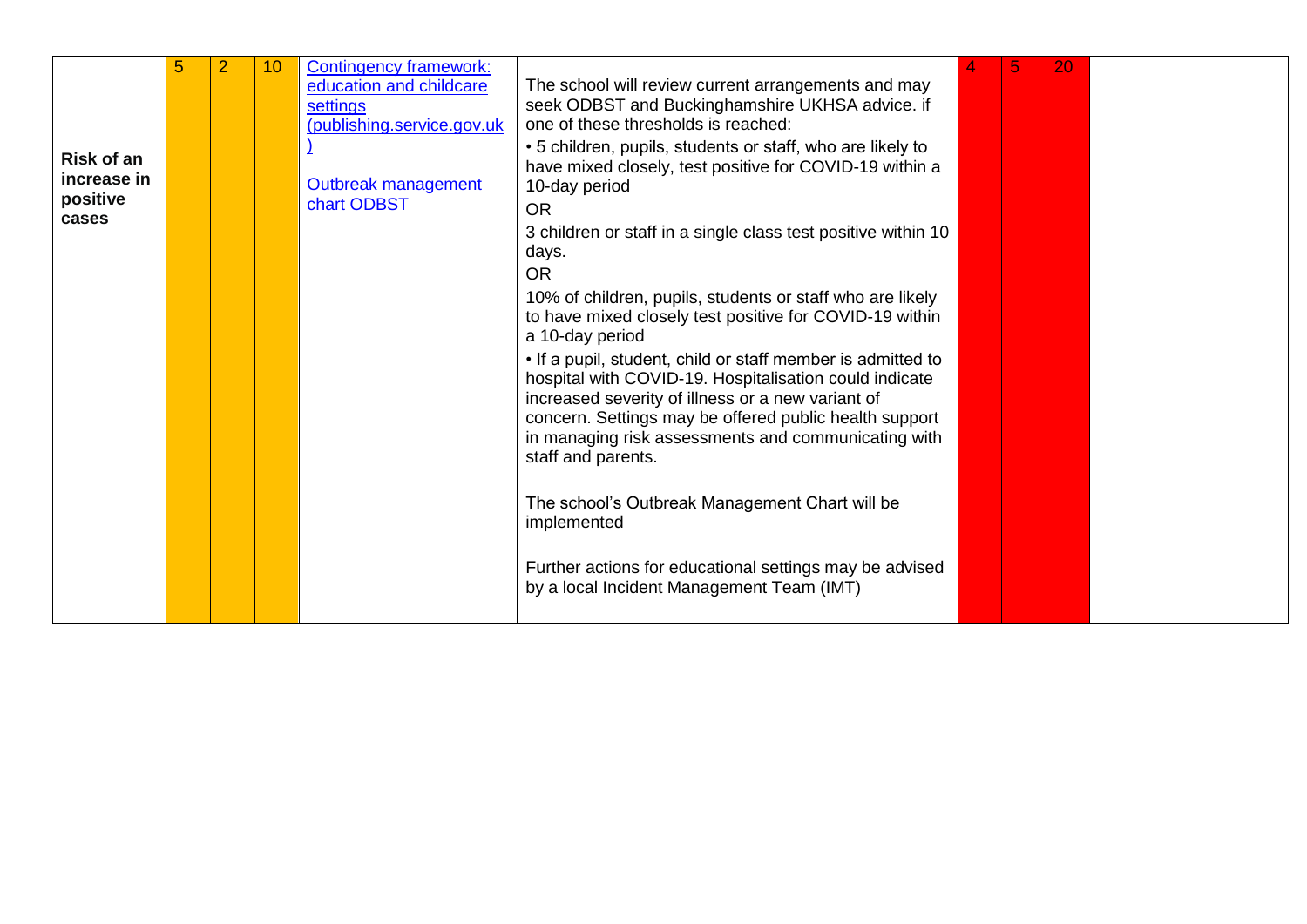| <b>Risk of</b><br>specific<br>symptoms<br>in children. |    | $\overline{4}$ | 20 | ODBST May 21 RA | Children with a bout of diarrhoea to stay at home for 48<br>hours as a preventative measure. Ensure monitoring of<br>children to ensure they wash their hands after using the<br>toilets. Ensure plenty of soap is readily available.<br>Vaccines may cause a mild fever in children. This is a<br>common and expected reaction, and isolation is not<br>required unless COVID-19 is suspected. Find out more<br>from vaccination tips for parents. Whilst teething can<br>cause some known side effects such as flushed cheeks<br>and sore gums, NHS guidelines state that fever is not a<br>symptom of teething. Parents and carers should<br>monitor side effects from a vaccination or teething, and<br>if they are concerned about their child's health, they<br>should seek advice from their GP or NHS 111. If<br>COVID-19 is suspected, the child should start isolating<br>and get tested. |   | $\overline{2}$ | 10 |  |
|--------------------------------------------------------|----|----------------|----|-----------------|-----------------------------------------------------------------------------------------------------------------------------------------------------------------------------------------------------------------------------------------------------------------------------------------------------------------------------------------------------------------------------------------------------------------------------------------------------------------------------------------------------------------------------------------------------------------------------------------------------------------------------------------------------------------------------------------------------------------------------------------------------------------------------------------------------------------------------------------------------------------------------------------------------|---|----------------|----|--|
| <b>Risk of</b><br>other<br>injuries                    | 5. | 3              | 15 |                 | Should a toileting accident occur, in the first instance,<br>the child will change clothes and clean themselves up<br>with an adult supervising from a distance. If the child is<br>not able to do this, we will call the parent to assist. The<br>school can provide spare clothes.<br>All staff will carry out other basic first aid.<br>Older children are able to clean minor wounds and put<br>on a plaster themselves with an adult supervising from<br>a distance.<br>Any first aid rubbish will be bagged securely and<br>disposed of.<br>After any first aid incident, all involved will wash their<br>hands thoroughly.                                                                                                                                                                                                                                                                   | 5 |                | 5  |  |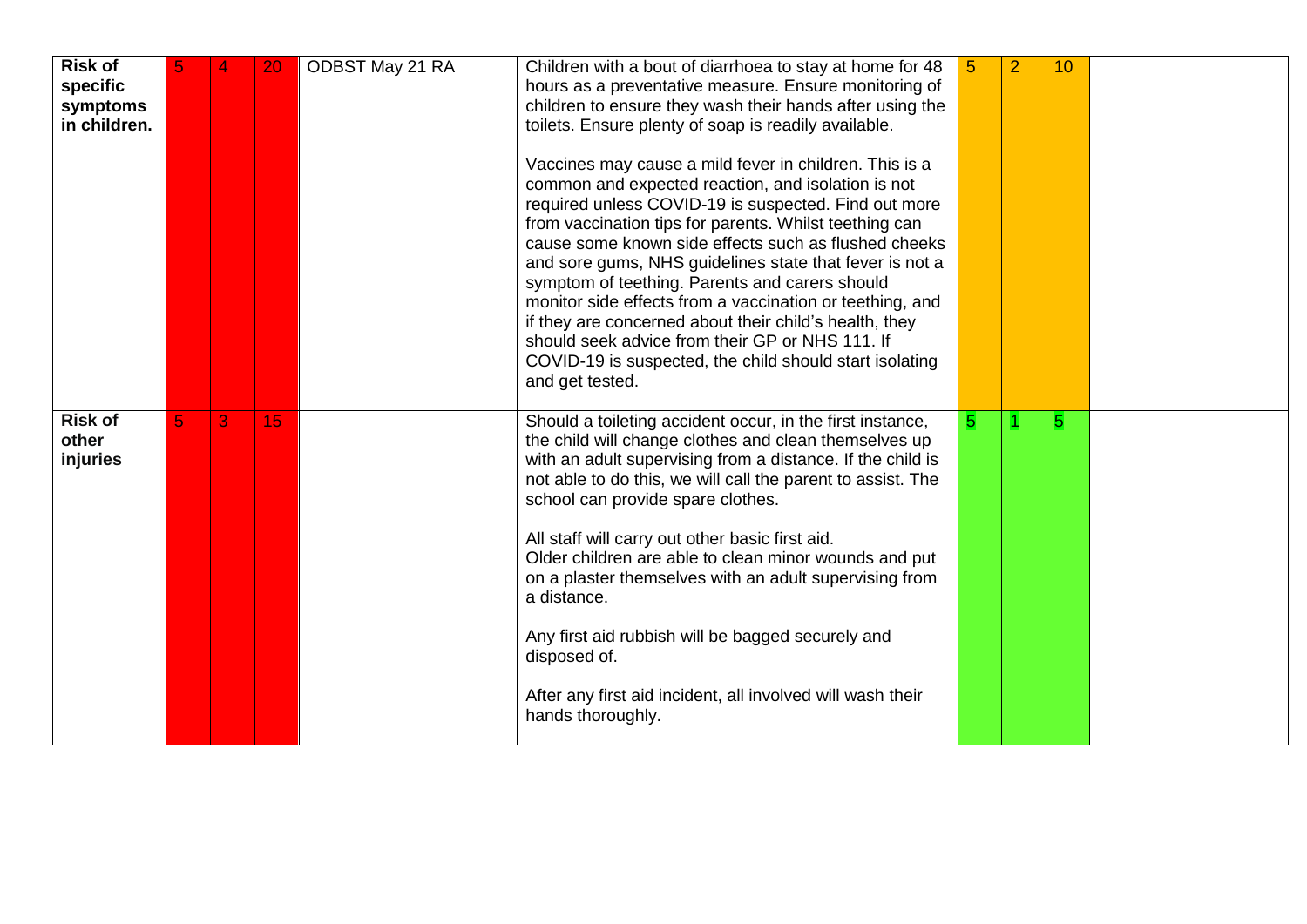| <b>Risk of</b> | 5 | 5 | Resuscitation Council UK offers this advice:               | 5 | 5 |  |
|----------------|---|---|------------------------------------------------------------|---|---|--|
| having to      |   |   | Recognise cardiac arrest by looking for the                |   |   |  |
| give CPR       |   |   | absence of signs of life and the absence of normal         |   |   |  |
|                |   |   | breathing. Do not listen or feel for breathing by placing  |   |   |  |
|                |   |   | your ear and cheek close to the patient's mouth. If you    |   |   |  |
|                |   |   | are in any doubt about confirming cardiac arrest, the      |   |   |  |
|                |   |   | default position is to start chest compressions until help |   |   |  |
|                |   |   | arrives.                                                   |   |   |  |
|                |   |   | Make sure an ambulance is on its way. If COVID             |   |   |  |
|                |   |   | 19 is suspected, tell them when you call 999.              |   |   |  |
|                |   |   | If there is a perceived risk of infection, rescuers        |   |   |  |
|                |   |   | should place a cloth/towel over the victims mouth and      |   |   |  |
|                |   |   | nose and attempt compression only CPR and early            |   |   |  |
|                |   |   | defibrillation until the ambulance (or advanced care       |   |   |  |
|                |   |   | team) arrives. Put hands together in the middle of the     |   |   |  |
|                |   |   | chest and push hard and fast.                              |   |   |  |
|                |   |   | Early use of a defibrillator significantly increases       |   |   |  |
|                |   |   | the person's chances of survival and does not increase     |   |   |  |
|                |   |   | risk of infection.                                         |   |   |  |
|                |   |   | If the rescuer has access to any form of                   |   |   |  |
|                |   |   | personal protective equipment (PPE) this should be         |   |   |  |
|                |   |   | worn.                                                      |   |   |  |
|                |   |   | After performing compression-only CPR, all                 |   |   |  |
|                |   |   | rescuers should wash their hands thoroughly with soap      |   |   |  |
|                |   |   | and water; alcohol-based hand gel is a convenient          |   |   |  |
|                |   |   | alternative. They should also seek advice from the NHS     |   |   |  |
|                |   |   | 111 coronavirus advice service or medical adviser.         |   |   |  |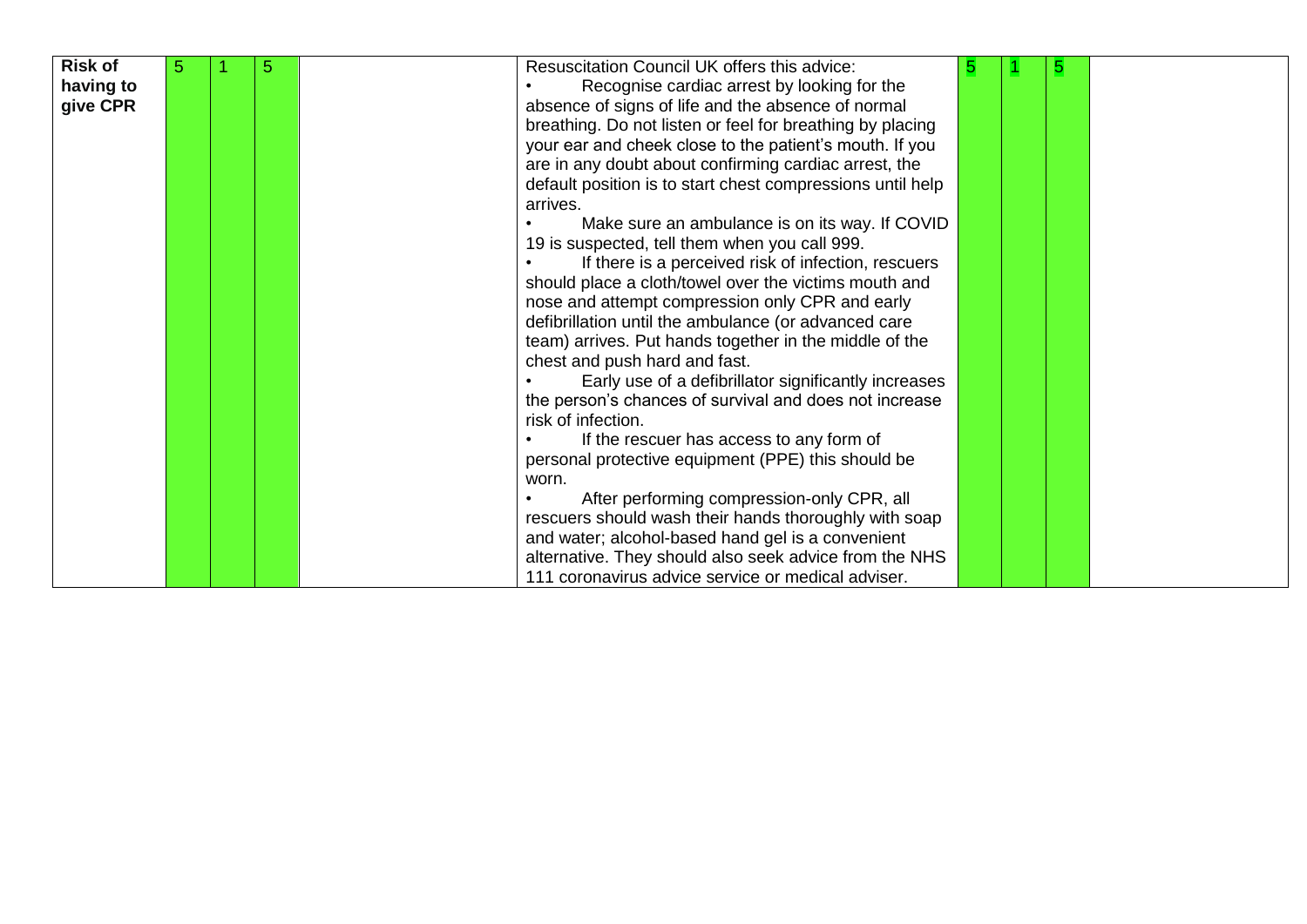| <b>Risk of</b><br>pupils not<br>attending<br>school               | 5 | 2 | 10 | Attendance is mandatory for all pupils unless they are<br>self-isolating/quarantining<br>School will work closely with anxious families.<br>$\bullet$<br>School to start regular attendance procedures<br>immediately<br>Bucks and government guidelines on fines to follow<br>Social workers will be notified where appropriate.<br>$\bullet$                                                                                                                                                                                                                                                                                                                                                                                                                                                                                                                       | 5 |                | 5 |  |
|-------------------------------------------------------------------|---|---|----|----------------------------------------------------------------------------------------------------------------------------------------------------------------------------------------------------------------------------------------------------------------------------------------------------------------------------------------------------------------------------------------------------------------------------------------------------------------------------------------------------------------------------------------------------------------------------------------------------------------------------------------------------------------------------------------------------------------------------------------------------------------------------------------------------------------------------------------------------------------------|---|----------------|---|--|
|                                                                   |   |   |    | Pupils and staff who are self-isolating with<br>$\bullet$<br>symptoms to get a PCR test ASAP<br>Fully vaccinated adults and children under 18 do not<br>$\bullet$<br>need to self-isolate if a member of the household<br>has Covid.                                                                                                                                                                                                                                                                                                                                                                                                                                                                                                                                                                                                                                 |   |                |   |  |
|                                                                   |   |   |    | Following expert clinical advice and the successful<br>rollout of the COVID-19 vaccine programme, people<br>previously considered to be particularly vulnerable,<br>clinically extremely vulnerable (CEV), and high or<br>higher-risk are not being advised to shield<br>again. Children and young people who were previously<br>identified as being in one of these groups are advised<br>to continue to follow Guidance for people previously<br>considered clinically extremely vulnerable from COVID-<br>19. Children and young people over the age<br>of 12 with a weakened immune system should follow<br>Guidance for people whose immune system means<br>they are at higher risk from COVID-19.<br>Children and young people previously considered CEV<br>should attend school and should ollow the same<br>COVID-19 guidance as the rest of the population. |   |                |   |  |
| <b>Risk of</b><br>pupils<br>travelling/r<br>eturning to<br>the UK |   | 3 | 15 | All children and staff travelling to England must adhere<br>to government travel advice in travel to England from<br>another country during coronavirus (COVID-19).<br>Parents travelling abroad should bear in mind the<br>impact on their child's education which may result from<br>any requirement to quarantine or isolate upon return.<br>Home learning will be provided if the holiday was taken<br>in holiday time/authorised.                                                                                                                                                                                                                                                                                                                                                                                                                               |   | $\overline{5}$ | 5 |  |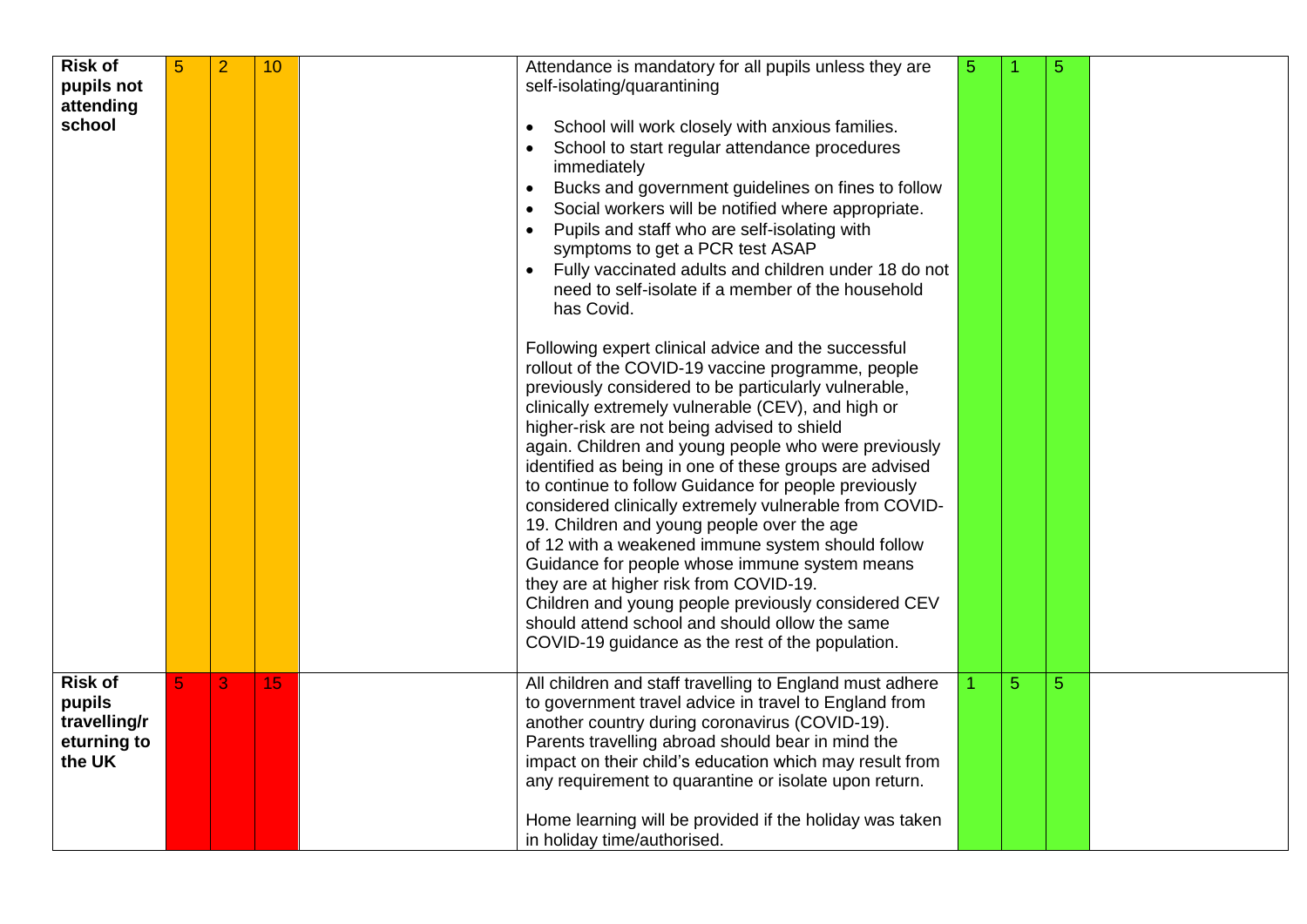| <b>Risk of</b><br>shielded                                   | 5 | 25 | Advice for those who<br>are clinically-vulnerable,                                                                                                                                                                     | All staff should attend school.<br>School leaders are best placed to determine the                                                                                                                                                                                                                                                                                                                                                                                                                                                                           |  |  |
|--------------------------------------------------------------|---|----|------------------------------------------------------------------------------------------------------------------------------------------------------------------------------------------------------------------------|--------------------------------------------------------------------------------------------------------------------------------------------------------------------------------------------------------------------------------------------------------------------------------------------------------------------------------------------------------------------------------------------------------------------------------------------------------------------------------------------------------------------------------------------------------------|--|--|
| and<br>clinically<br>vulnerable<br>adults<br>being<br>unwell |   |    | including pregnant<br>women, is available.<br>https://www.gov.uk/govern<br>ment/publications/coronav<br>irus-covid-19-advice-for-<br>pregnant-<br>employees/coronavirus-<br>covid-19-advice-for-<br>pregnant-employees | workforce required to meet the needs of<br>their pupils.<br>13<br>Following expert clinical advice and the successful<br>rollout of the COVID-19 vaccine<br>programme, people previously considered to be<br>particularly vulnerable, clinically extremely vulnerable<br>(CEV), and high or higher-risk are not being advised to<br>shield again. If staff were previously identified as being<br>in one of these groups, they are advised<br>to continue to follow Guidance for people previously<br>considered clinically extremely vulnerable from COVID- |  |  |
|                                                              |   |    |                                                                                                                                                                                                                        | 19.<br>Whilst individual risk assessments are not required,<br>employers are expected to discuss any concerns that<br>people previously considered CEV may have.<br>RA using the guidance on the left will be drawn up for<br>pregnant employees.                                                                                                                                                                                                                                                                                                            |  |  |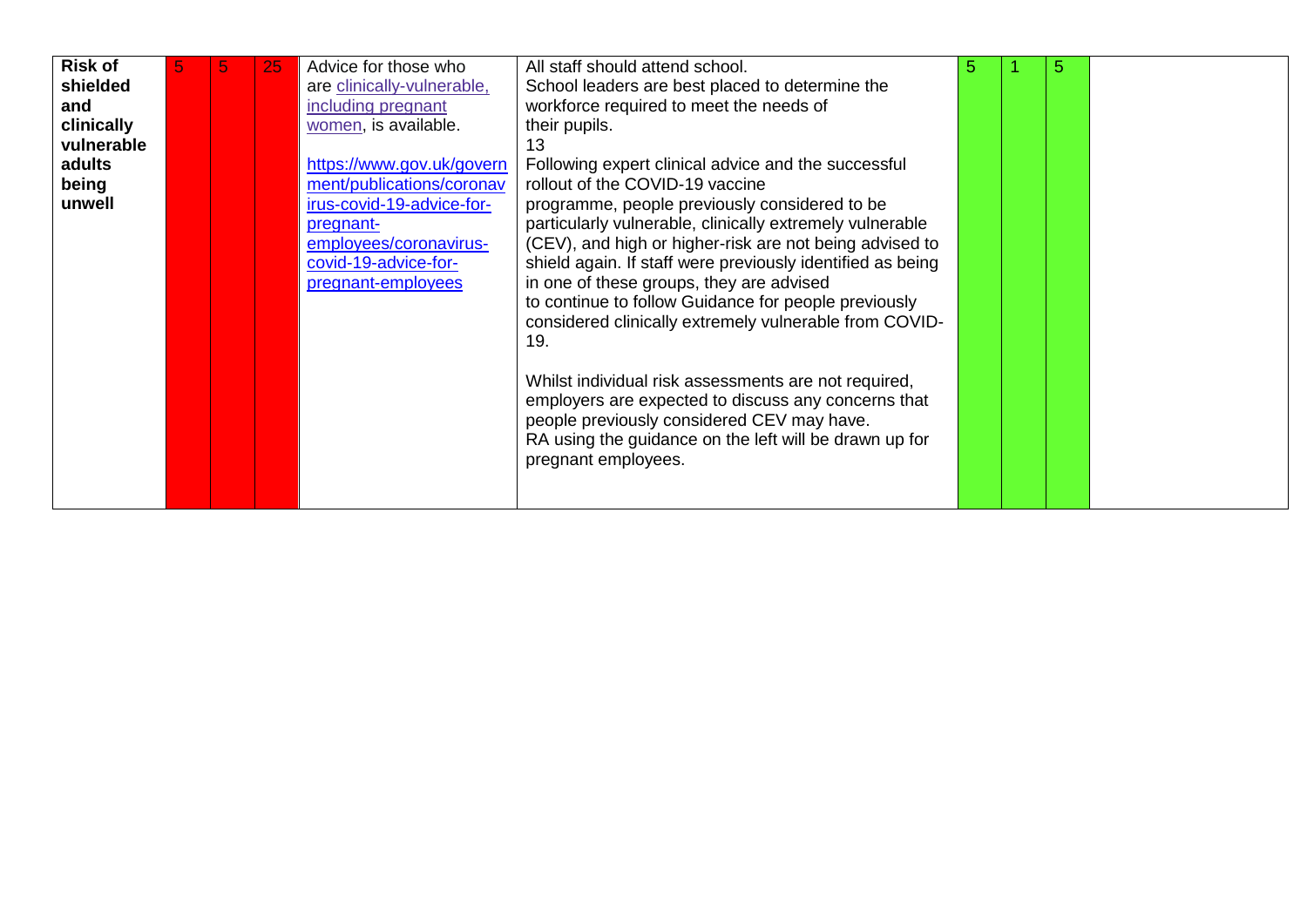| <b>Schools</b> |  | 25 | School to notify ODBST of any staff unavailable to        | 5 | $\overline{2}$ | 10 |  |
|----------------|--|----|-----------------------------------------------------------|---|----------------|----|--|
| are unable     |  |    | return to work due to UK quarantine                       |   |                |    |  |
| to fully       |  |    | Governed by pupil numbers adult: pupil ratios need to     |   |                |    |  |
| sustain        |  |    | be identified and arrangements organised to support       |   |                |    |  |
| phased         |  |    | this.                                                     |   |                |    |  |
| opening        |  |    | School to monitor staff ratios daily, making adjustments  |   |                |    |  |
| due to         |  |    | where necessary.                                          |   |                |    |  |
| staffing       |  |    | Maintain good communication lines with staff and          |   |                |    |  |
| absence        |  |    | ensure issues around attendance can be anticipated -      |   |                |    |  |
|                |  |    | as far as possible.                                       |   |                |    |  |
|                |  |    | Welfare arrangements need to be communicated              |   |                |    |  |
|                |  |    | frequently.                                               |   |                |    |  |
|                |  |    | School to consider parent communications if the school    |   |                |    |  |
|                |  |    | needs to close                                            |   |                |    |  |
|                |  |    | If a member of staff tests positive or exhibits symptoms, |   |                |    |  |
|                |  |    | they will need to leave the building immediately          |   |                |    |  |
|                |  |    | Where staff to pupil ratio is compromised through         |   |                |    |  |
|                |  |    | illness, self-isolation requirements or risk assessed     |   |                |    |  |
|                |  |    | contact with pupils, the school should consider all       |   |                |    |  |
|                |  |    | avenues to maintain provision before contacting           |   |                |    |  |
|                |  |    | ODBST about adjusting the number of pupils it can         |   |                |    |  |
|                |  |    | accommodate                                               |   |                |    |  |
|                |  |    |                                                           |   |                |    |  |
|                |  |    | Where appropriate the school will take advice from        |   |                |    |  |
|                |  |    | <b>ODBST HR team.</b>                                     |   |                |    |  |
|                |  |    |                                                           |   |                |    |  |
|                |  |    | Staff who are not teachers may be deployed to lead        |   |                |    |  |
|                |  |    | groups or cover lessons, under the direction and          |   |                |    |  |
|                |  |    | supervision of a qualified, or nominated, teacher.        |   |                |    |  |
|                |  |    |                                                           |   |                |    |  |
|                |  |    | Where possible, the school will cover staff absence       |   |                |    |  |
|                |  |    | through use of own staff. On rare occasions, it may be    |   |                |    |  |
|                |  |    | necessary to use supply staff and strict Covid            |   |                |    |  |
|                |  |    | procedures will be followed.                              |   |                |    |  |
|                |  |    |                                                           |   |                |    |  |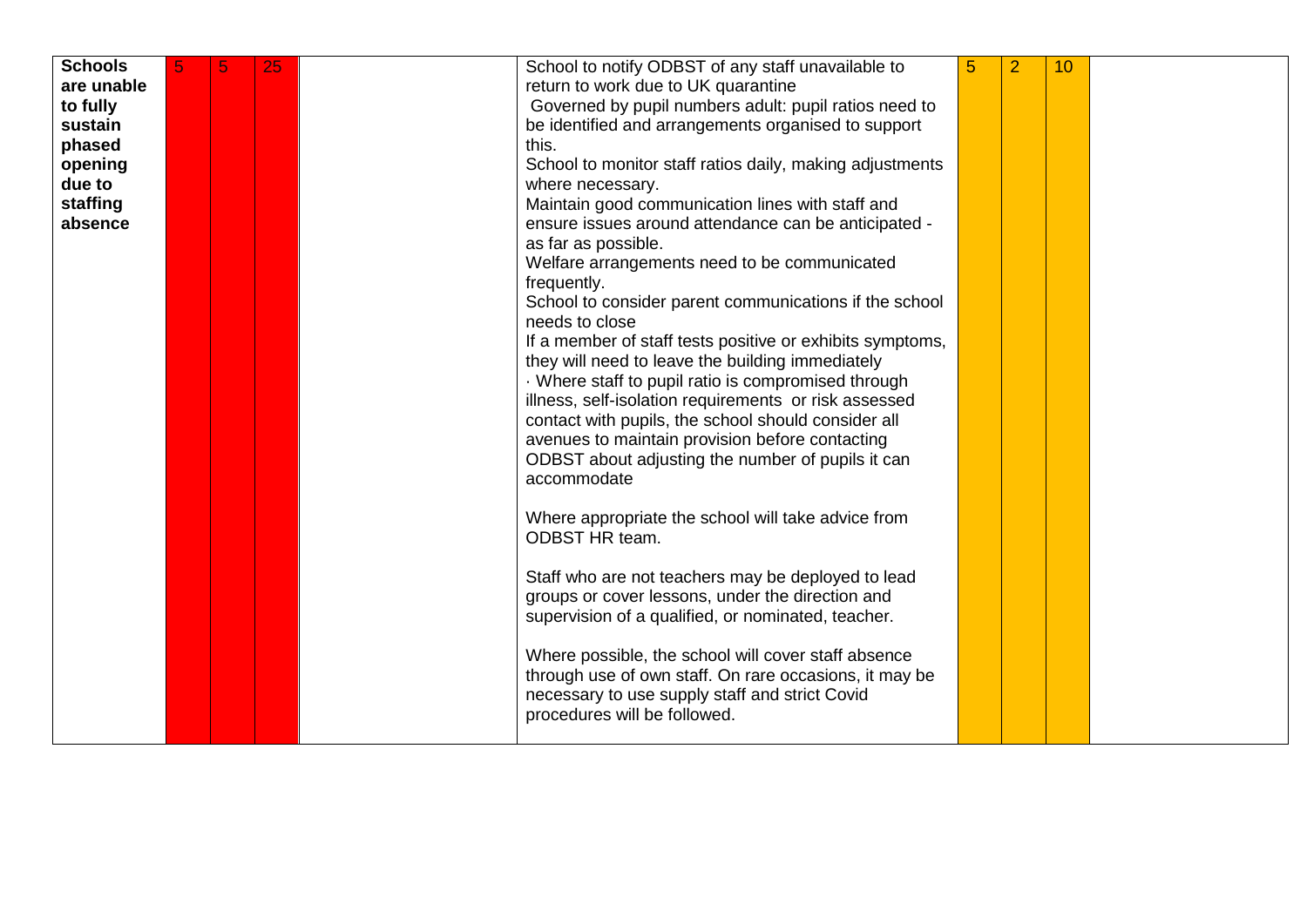| <b>Risk of</b><br>infection<br>during<br>school day                                                                                                                                               | 5 | $\overline{5}$ | 25 | We know that, unlike older<br>children and adults, it will<br>be very difficult to ensure<br>early years and primary<br>age children to remain 2<br>metres apart from each                                                                                                                                                                                                                                                                                                                                                                            | We will follow good hand-washing and hygiene<br>practices as previously stated.<br>Windows/doors to be open in classrooms/staffroom to<br>allow ventilation. In colder weather, doors and some                                                                                                                                                                                                                                                                                                                                                                                                                                                                                                                                                                                                                                                                                                                                                                                                                                                                                                                                                                                                                                                                                                                                  | 5 | $\overline{2}$ | 10 |  |
|---------------------------------------------------------------------------------------------------------------------------------------------------------------------------------------------------|---|----------------|----|-------------------------------------------------------------------------------------------------------------------------------------------------------------------------------------------------------------------------------------------------------------------------------------------------------------------------------------------------------------------------------------------------------------------------------------------------------------------------------------------------------------------------------------------------------|---------------------------------------------------------------------------------------------------------------------------------------------------------------------------------------------------------------------------------------------------------------------------------------------------------------------------------------------------------------------------------------------------------------------------------------------------------------------------------------------------------------------------------------------------------------------------------------------------------------------------------------------------------------------------------------------------------------------------------------------------------------------------------------------------------------------------------------------------------------------------------------------------------------------------------------------------------------------------------------------------------------------------------------------------------------------------------------------------------------------------------------------------------------------------------------------------------------------------------------------------------------------------------------------------------------------------------|---|----------------|----|--|
| Significant<br>risk of virus<br>transmission<br>with<br>increased<br>numbers of<br>pupils<br>occupying<br>the site in a<br>manner that<br>does not<br>support<br>social<br>distancing<br>guidance |   |                |    | other and staff. Schools<br>should therefore ensure:<br>Regular cleaning of<br>settings<br>Pupils avoid contact with<br>anyone with symptoms<br>Pupils and staff frequently<br>wash hands and follow<br>good respiratory hygiene<br>practices<br>Pupils and staff minimise<br>contact and mixing<br>Children, young people<br>and staff where possible,<br>only mix in a small,<br>consistent class and that<br>small class stays away<br>from other people and<br>classes.<br>Gov guidance suggests<br>children are less likely to<br>contact Covid. | windows may be closed whilst classrooms are<br>occupied. They will be opened at play times and<br>lunchtimes. The school has Co2 monitors to check<br>levels of ventilation.<br>To balance the need for increased ventilation while<br>maintaining a comfortable<br>temperature, the following measures should also be<br>used as appropriate:<br>• opening high level windows in preference to low level<br>to reduce draughts<br>• increasing the ventilation while spaces are unoccupied<br>(for example, between<br>classes, during break and lunch, when a room is<br>unused)<br>• providing flexibility to allow additional, suitable indoor<br>clothing.<br>• rearranging furniture where possible to avoid direct<br>drafts and not covering radiators<br>Children in Year 1 -6 will have own pencil cases.<br>Each pupil will have their own set of resources on their<br>desk space, to limit movement around the class.<br>Children will be encouraged to keep their distance<br>within their group.<br>Teachers will teach from the front where possible and<br>avoid spending time in close face to contact with pupils<br>and minimise time spent within 2 metres of everyone.<br>Teacher to consider positioning $-$ side by side / over the<br>shoulder when supporting individuals, rather than facing<br>them |   |                |    |  |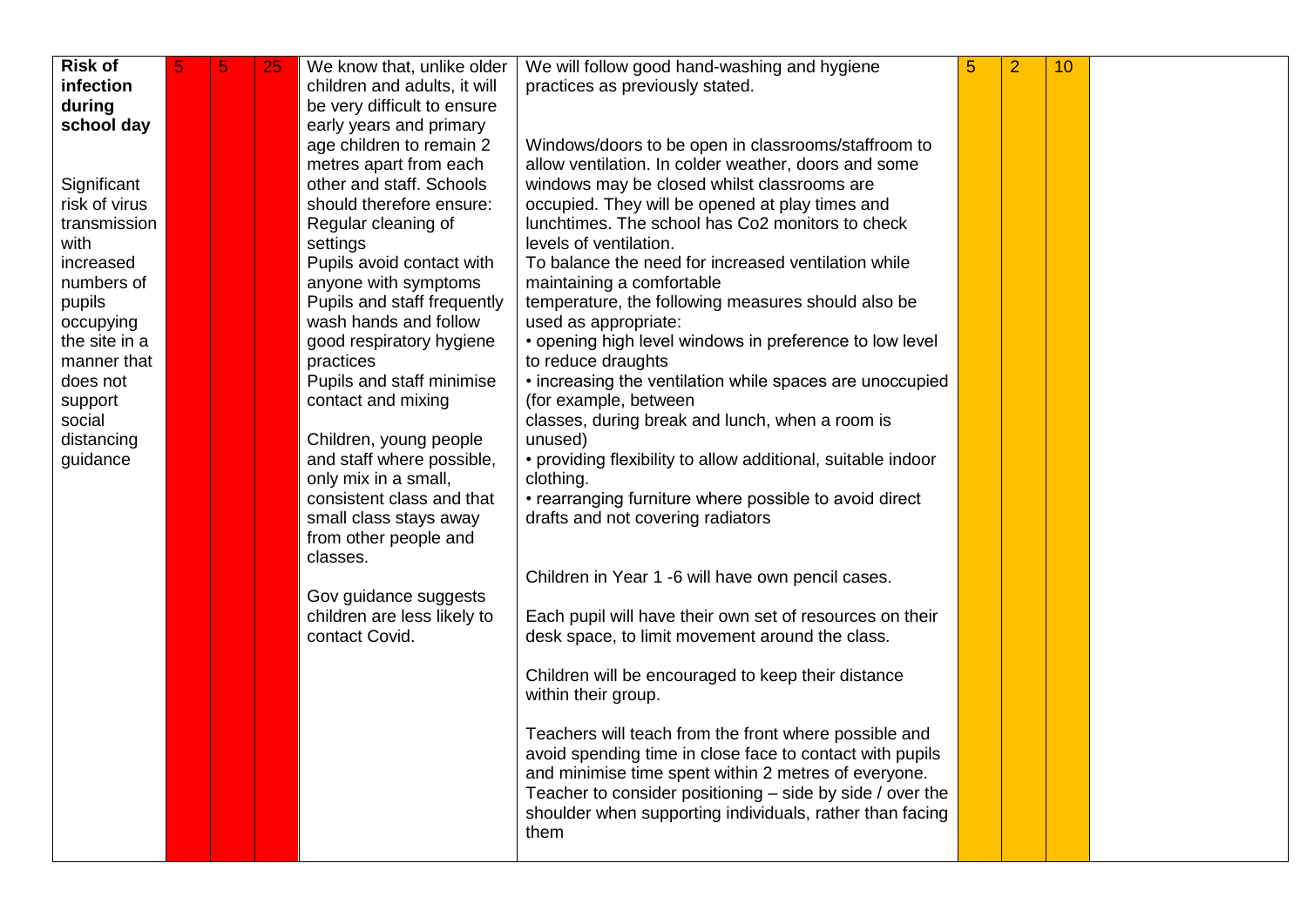|                                             |    |   |    | EHCP support will be provided in as safe way as<br>possible. Staff wash hands before and after working<br>with a pupil<br>The Library and cosy corner are identified for the<br>interventions to take place, and set up with two<br>separate desks placed a suitable distance apart.<br>Keep interactions brief<br>Increase ventilation |   |                |                 |  |
|---------------------------------------------|----|---|----|-----------------------------------------------------------------------------------------------------------------------------------------------------------------------------------------------------------------------------------------------------------------------------------------------------------------------------------------|---|----------------|-----------------|--|
|                                             |    |   |    | Pupils will be seated in rows as much as practicable,<br>side by side, not facing each other (except in Barn<br>Owls)                                                                                                                                                                                                                   |   |                |                 |  |
|                                             |    |   |    | Children doing forest school will come to school in kits.                                                                                                                                                                                                                                                                               |   |                |                 |  |
|                                             |    |   |    | Whenever possible, likely absence must be notified on<br>the school phone the evening before attendance                                                                                                                                                                                                                                 |   |                |                 |  |
| <b>Risk of</b><br>serving<br><b>lunches</b> | 5. | 5 | 25 | Children will bring own packed lunches. All children to<br>bring own named water bottle. There will be plastic<br>cups and jugs of water available if children forget their<br>water bottle. KS1 lunches will be served by MDS<br>wearing shields, gloves and using tongs. Children will<br>be handed their trays of food.              | 5 | $\overline{2}$ | 10 <sup>°</sup> |  |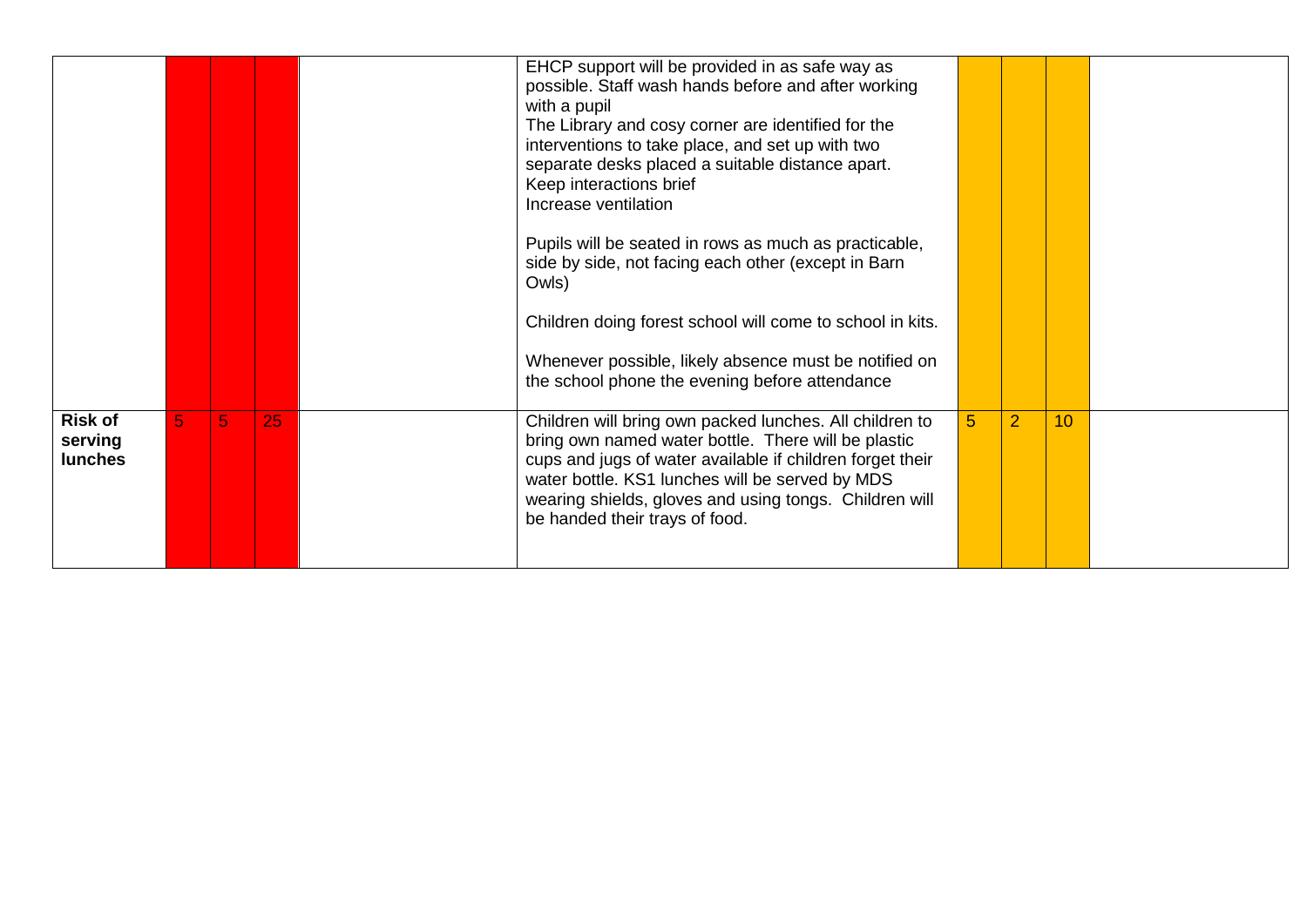| Risk of not   | 5 | 5 | 25 | The school will be cleaned thoroughly each day.           | 5 | 5 |  |
|---------------|---|---|----|-----------------------------------------------------------|---|---|--|
| maintaining   |   |   |    | Cleaners will attend after pupils and staff have left.    |   |   |  |
| enhanced      |   |   |    |                                                           |   |   |  |
| cleaning      |   |   |    | We will regularly review and monitor cleaning             |   |   |  |
| standards -   |   |   |    | standards, cleaning products, volume of cleaning          |   |   |  |
| <b>WHEN</b>   |   |   |    | products available, the schedule of cleaning and their    |   |   |  |
| open and      |   |   |    | impacts on the school day. Any new or unfamiliar          |   |   |  |
| following     |   |   |    | products will be risk assessed under COSHH                |   |   |  |
|               |   |   |    |                                                           |   |   |  |
| C.01          |   |   |    | regulations. Bleach, for example, is an acceptable        |   |   |  |
| actions       |   |   |    | cleaning product which can be used provided there are     |   |   |  |
|               |   |   |    | clear instructions on use, the product is stored          |   |   |  |
|               |   |   |    | appropriately and it is kept away from pupils. All        |   |   |  |
| Increased     |   |   |    | products with a hazard symbol must have the safety        |   |   |  |
| demands on    |   |   |    | data sheet in the COSH file. Cleaners to ensure there     |   |   |  |
| school        |   |   |    | are enough cleaning products.                             |   |   |  |
| cleaning      |   |   |    |                                                           |   |   |  |
| standards     |   |   |    | School to ensure measures are in place to properly        |   |   |  |
| and           |   |   |    | manage cleaning products in the vicinity of children with |   |   |  |
|               |   |   |    |                                                           |   |   |  |
| frequency,    |   |   |    | special consideration around allergies and potential      |   |   |  |
| with the      |   |   |    | misuse. Disinfectant sprays needed on a regular basis     |   |   |  |
| introduction  |   |   |    | with be stored out of reach of children.                  |   |   |  |
| of increased  |   |   |    |                                                           |   |   |  |
| pupil         |   |   |    | After each day, the classroom and toilets will be         |   |   |  |
| numbers,      |   |   |    | cleaned and disinfected. Adults cleaning and tidying      |   |   |  |
| and           |   |   |    | toys will wear gloves. The bin bag will be knotted and    |   |   |  |
| increased     |   |   |    | disposed of. The door handles, light switches, desks      |   |   |  |
| spaces in     |   |   |    | and toys will be cleaned with disinfectant spray at least |   |   |  |
| use in the    |   |   |    | once a day. Frequently used surfaces will be cleaned at   |   |   |  |
| school        |   |   |    | least 2x day.                                             |   |   |  |
| setting may   |   |   |    |                                                           |   |   |  |
|               |   |   |    |                                                           |   |   |  |
| not be        |   |   |    | Chairs to be stacked at end of days.                      |   |   |  |
| sustainable   |   |   |    | Staff doing touch point cleaning to have COSSH            |   |   |  |
| to the        |   |   |    | training. Anyone with contact dermatitis to have this     |   |   |  |
| correct level |   |   |    | reported via RIDDOR. Occupational diseases -              |   |   |  |
| with current  |   |   |    | RIDDOR-HSE                                                |   |   |  |
| resources     |   |   |    |                                                           |   |   |  |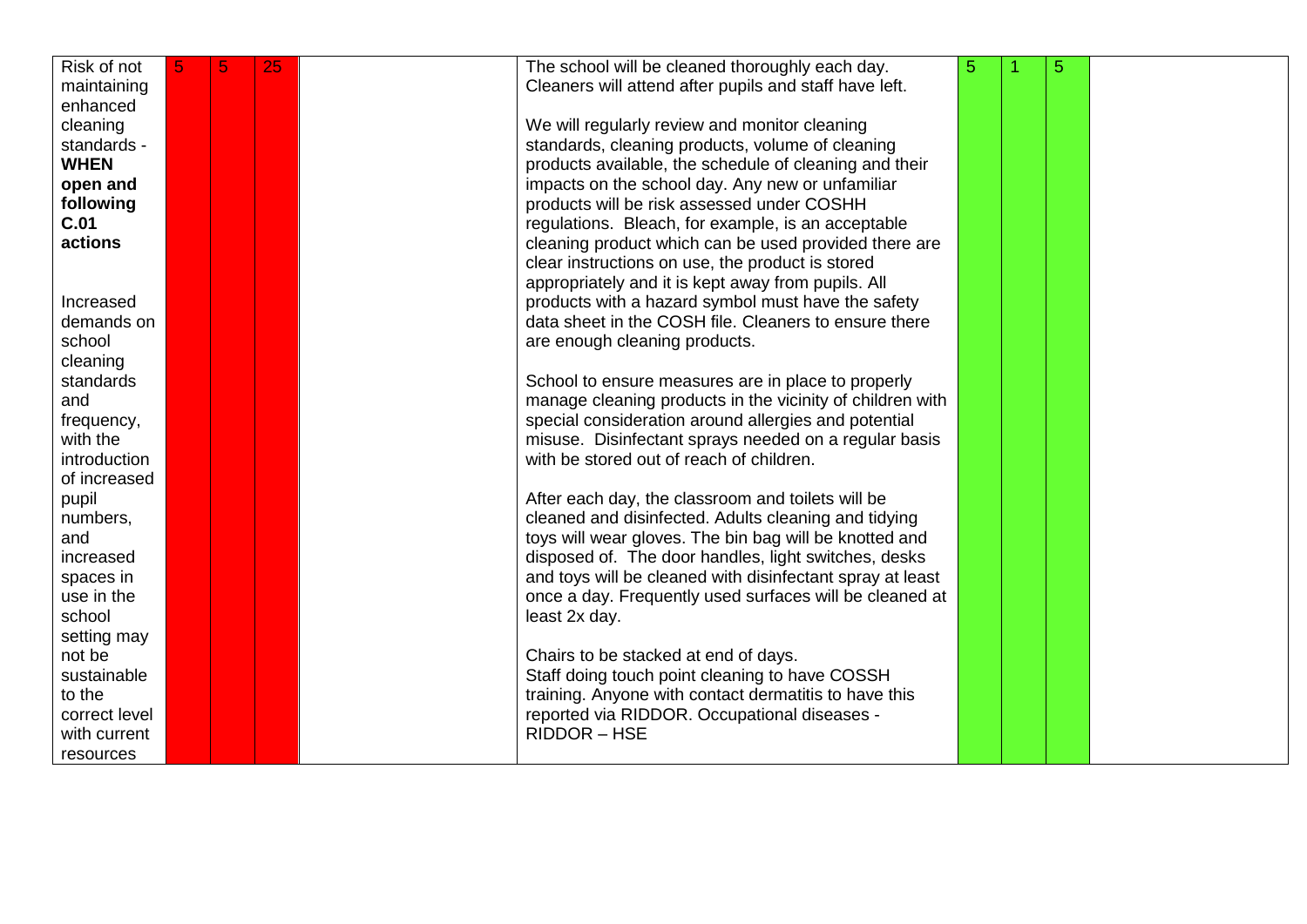| Curriculum |  | Schools should consult  |                                                                                                                    |  |  |
|------------|--|-------------------------|--------------------------------------------------------------------------------------------------------------------|--|--|
|            |  | the health and safety   | Full curriculum with all subjects covered -filling in gaps                                                         |  |  |
|            |  | guidance on educational | Well-being focus. Half termly worry box exercises.                                                                 |  |  |
|            |  | visits when considering | Basic skills emphasis.                                                                                             |  |  |
|            |  | visits.                 | Social stories and visual timetables to support children                                                           |  |  |
|            |  |                         | with SEN.                                                                                                          |  |  |
|            |  |                         |                                                                                                                    |  |  |
|            |  |                         | The family worker will support pupil mental well-being.                                                            |  |  |
|            |  |                         |                                                                                                                    |  |  |
|            |  |                         | SALT and other SEN therapists may visit SEN pupils.                                                                |  |  |
|            |  |                         | Lessons may take place outside                                                                                     |  |  |
|            |  |                         |                                                                                                                    |  |  |
|            |  |                         | Day trips will take place. ODBST follow national                                                                   |  |  |
|            |  |                         | guidance on educational and residential visits. The                                                                |  |  |
|            |  |                         | Trust uses EVOLVE and the BCC Educational Journey                                                                  |  |  |
|            |  |                         | Coordinator to authorise residential journeys with officer                                                         |  |  |
|            |  |                         | monitoring. All trips will be RA for Covid.                                                                        |  |  |
|            |  |                         |                                                                                                                    |  |  |
|            |  |                         |                                                                                                                    |  |  |
|            |  |                         | Contingency plan will be in place for home learning                                                                |  |  |
|            |  |                         | should the school need to close/partially close again                                                              |  |  |
|            |  |                         | (see Remote Home Learning policy)                                                                                  |  |  |
|            |  |                         | Self-isolating teachers may teach remotely from home                                                               |  |  |
|            |  |                         | depending on the year group provided they are well.                                                                |  |  |
|            |  |                         | Self-isolating pupils will be set home learning and may<br>join lessons remotely from home provided they are well. |  |  |
|            |  |                         |                                                                                                                    |  |  |
|            |  |                         | As normal, schools should engage with their local                                                                  |  |  |
|            |  |                         | immunisation providers to provide immunisation                                                                     |  |  |
|            |  |                         | programmes on site, ensuring these will be delivered in                                                            |  |  |
|            |  |                         | keeping with the school's control measures. These                                                                  |  |  |
|            |  |                         | programmes are essential for children's health and                                                                 |  |  |
|            |  |                         | wellbeing and can also provide benefits for staff.                                                                 |  |  |
|            |  |                         |                                                                                                                    |  |  |
|            |  |                         | Open days will resume. Visitors and Yr 6 tour guides                                                               |  |  |
|            |  |                         | will be asked to use hand sanitiser on arrival. Groups                                                             |  |  |
|            |  |                         | will be spaced out with minimal times spent in<br>classrooms. Outdoor tours.                                       |  |  |
|            |  |                         |                                                                                                                    |  |  |
|            |  |                         |                                                                                                                    |  |  |
|            |  |                         |                                                                                                                    |  |  |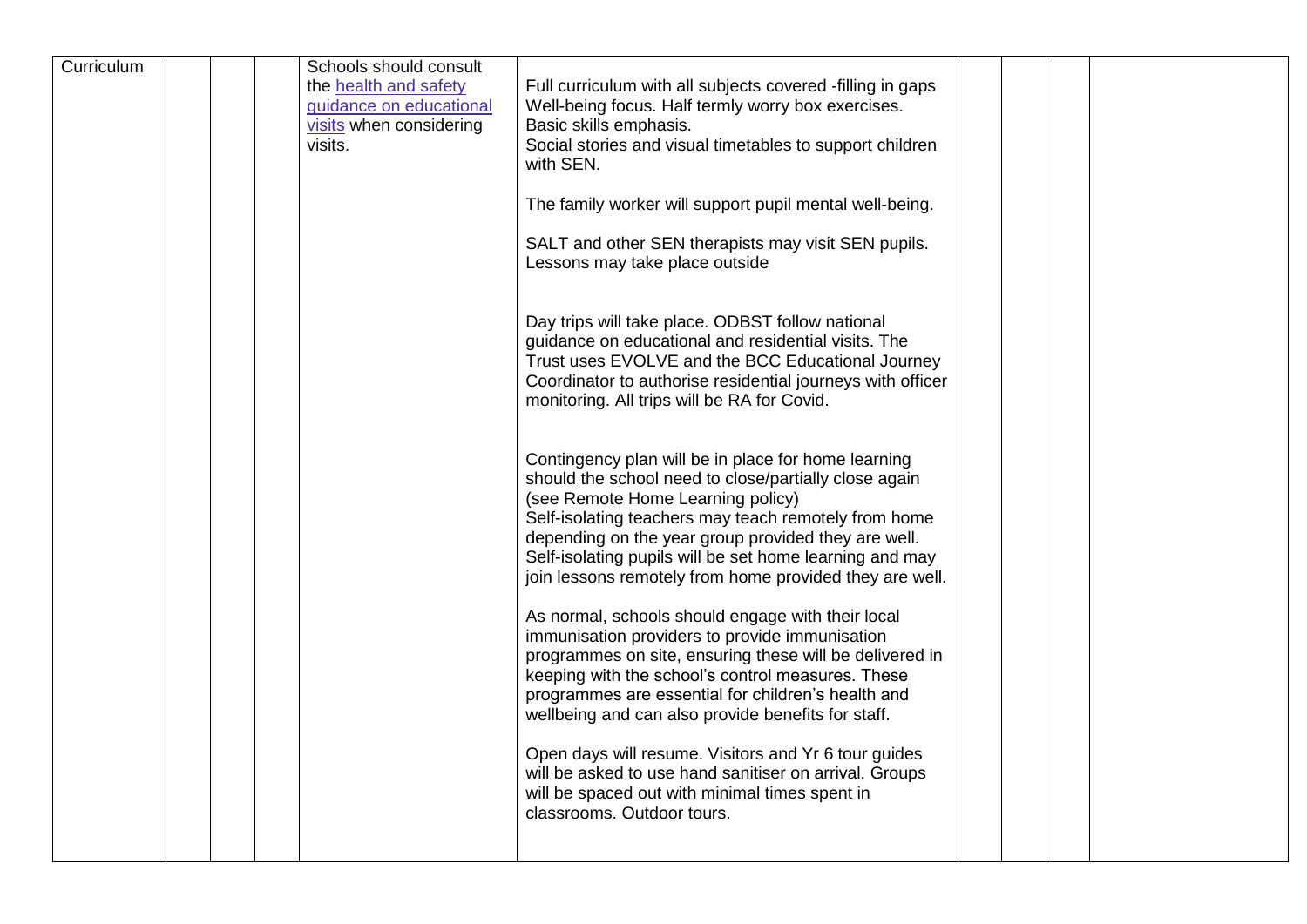| <b>Risk of</b><br>virus<br>during<br>educational |    | $\overline{5}$ | 25 |                                                                                                                                                                                                                    | Staff and children to be reminded of hygiene protocols.<br>A fully comprehensive risk assessment drawn up with<br>attention to the integrity of the bubbles. Contingency                                                                                                                                                                                                                                                                                                                                                                                                                                                                                                                                                                                                                                                                                                                    | 5              | $\overline{2}$ | 10 |  |
|--------------------------------------------------|----|----------------|----|--------------------------------------------------------------------------------------------------------------------------------------------------------------------------------------------------------------------|---------------------------------------------------------------------------------------------------------------------------------------------------------------------------------------------------------------------------------------------------------------------------------------------------------------------------------------------------------------------------------------------------------------------------------------------------------------------------------------------------------------------------------------------------------------------------------------------------------------------------------------------------------------------------------------------------------------------------------------------------------------------------------------------------------------------------------------------------------------------------------------------|----------------|----------------|----|--|
| visits                                           |    |                |    |                                                                                                                                                                                                                    | plans in place to enable a rapid response to symptoms<br>developing in the group or someone needing to self-<br>isolate. Travelling on transport: fresh air (from outside<br>the vehicle) through ventilation, is maximised,<br>particularly through opening windows and ceiling vents.<br>Trips will be held outside where possible.<br>Parents, carers or volunteers will be outside at all times,<br>2m apart from the children. They will travel by own<br>transport and not share the coach with the children.<br>School to ensure travel/trip appropriate insurance and<br>adequate financial protection is in place.<br>There will be no residential trips this term.<br>ODBST follow national guidance on educational and<br>residential visits. The Trust uses EVOLVE and the BCC<br>Educational Journey Coordinator to authorise<br>residential journeys with officer monitoring. |                |                |    |  |
| Safeguardi<br>ng                                 | 5. | $\overline{5}$ | 25 | https://www.gov.uk/govern<br>ment/publications/covid-<br>19-safeguarding-in-<br>schools-colleges-and-<br>other-<br>providers/coronavirus-<br>covid-19-safeguarding-in-<br>schools-colleges-and-<br>other-providers | Usual reporting procedures (green forms to DSL).<br>Staff to be aware there may be an increase of<br>disclosures following a return to school.<br>Staff to be identify, report to DSL and support any<br>mental health concerns.<br>Family worker enlisted to support.<br>School to communicate with school nurses who have<br>had contact with some families during school closure.<br>S'G policy updated, shared with staff and govs and on<br>website<br>All children to change for PE again to allow staff to see<br>any bruising.<br>Absences to be followed up.                                                                                                                                                                                                                                                                                                                       | 5 <sup>5</sup> | $\overline{2}$ | 10 |  |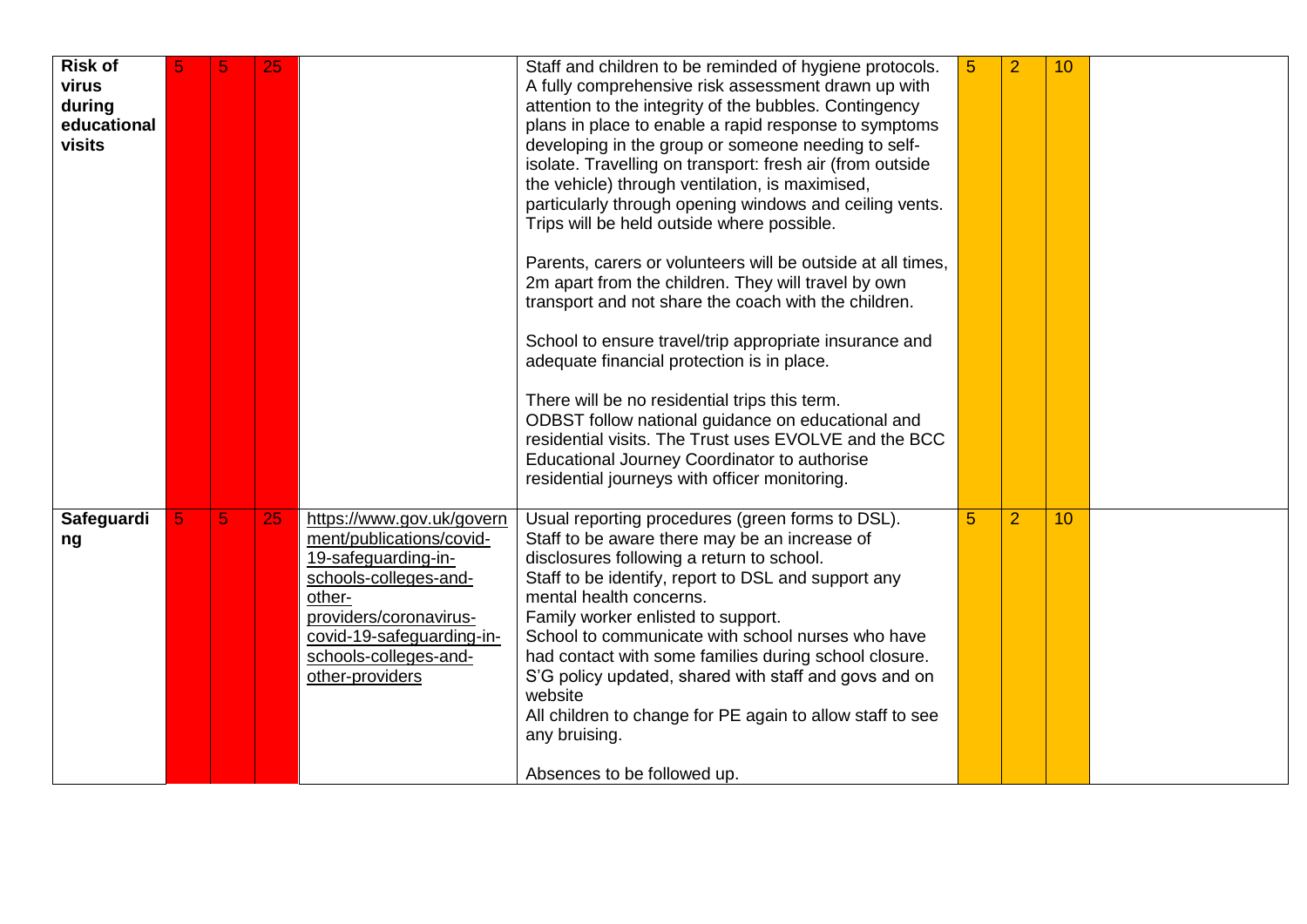| Implementi            | 5 | 25 | Ensure that all health and  |                                                         | 5 | 5 |  |
|-----------------------|---|----|-----------------------------|---------------------------------------------------------|---|---|--|
| ng                    |   |    | safety compliance checks    | Parents will have clear guidance as to the dropping off |   |   |  |
| protective            |   |    | have been undertaken        | and collection protocol and they will adhere to the     |   |   |  |
| measures -            |   |    | before opening.             | measures set out in this. Reminders will be given via   |   |   |  |
| <b>Planning &amp;</b> |   |    | Remove soft furnishings,    | the newsletter.                                         |   |   |  |
| Organising            |   |    | soft toys and toys that are | Doors and windows will remain open to lessen the need   |   |   |  |
|                       |   |    | hard to clean (such as      | to touch them and to aid ventilation.                   |   |   |  |
|                       |   |    | those with intricate parts) |                                                         |   |   |  |
|                       |   |    | Parents cannot gather at    | Water fountains will be out of use.                     |   |   |  |
|                       |   |    | entrance gates or doors,    |                                                         |   |   |  |
|                       |   |    | or enter the site.          | Fire drill, lockdown, scatter to be done as usual.      |   |   |  |
|                       |   |    | Where possible, all         |                                                         |   |   |  |
|                       |   |    | spaces should be well       |                                                         |   |   |  |
|                       |   |    | ventilated using natural    |                                                         |   |   |  |
|                       |   |    | ventilation (opening        |                                                         |   |   |  |
|                       |   |    | windows).                   |                                                         |   |   |  |
|                       |   |    | Prop doors open, where      |                                                         |   |   |  |
|                       |   |    | safe to do so (bearing in   |                                                         |   |   |  |
|                       |   |    | mind fire safety and        |                                                         |   |   |  |
|                       |   |    | safeguarding), to aid       |                                                         |   |   |  |
|                       |   |    | ventilation                 |                                                         |   |   |  |
|                       |   |    | Outdoor equipment should    |                                                         |   |   |  |
|                       |   |    | not be used unless the      |                                                         |   |   |  |
|                       |   |    | setting is able to ensure   |                                                         |   |   |  |
|                       |   |    | that it is appropriately    |                                                         |   |   |  |
|                       |   |    | cleaned between classes     |                                                         |   |   |  |
|                       |   |    |                             |                                                         |   |   |  |
|                       |   |    | of children using it.       |                                                         |   |   |  |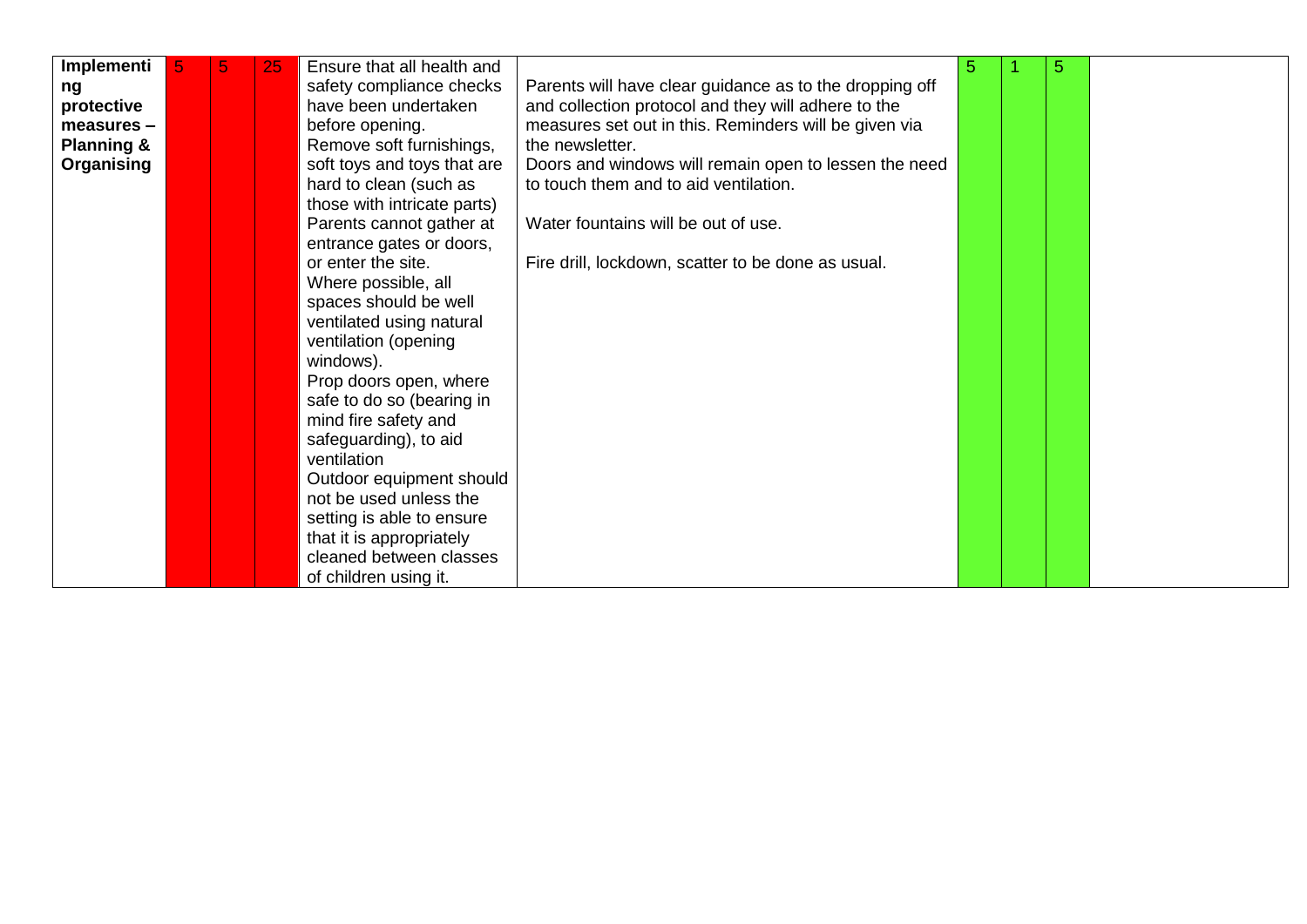| <b>Risk for</b><br>adults<br>working in<br>the<br>building |   |                | 25 | Information about<br>the extra mental health<br>support for pupils and<br>teachers is available.<br>The Education Support<br>Partnership provides a<br>free helpline for school<br>staff and targeted support<br>for mental health and<br>wellbeing. | All adults to notify Head teacher if they/member of their<br>family has been in contact with Covid 19, has tested<br>positive or is displaying symptoms.<br>Handwashing on arrival and before leaving the building<br>and at frequent times in the day.<br>Wash hands after touching any doors/resources.<br>Staff will wipe down surfaces in staffroom after use with<br>soup and water/anti-viral wipes<br>PPA computer in Cosy Corner so less congestion in<br>hub.<br>Staff meetings will be held in large indoor areas which<br>are well ventilated.<br>Mental health info and signpost to support will be<br>shared with all staff.<br>Guidance on social distancing and hygiene will be<br>explained to all visitors/contractors. Where possible,<br>visitors will be after school hours.<br>Staff to adhere to Covid rules when out of school to<br>minimise risk to others.<br>If a member of staff tests positive on a lateral flow test,<br>develops symptoms, they will leave the school premises<br>immediately. The areas where they were working will<br>be thoroughly disinfected. | 5 | $\overline{2}$ | 10 |  |
|------------------------------------------------------------|---|----------------|----|------------------------------------------------------------------------------------------------------------------------------------------------------------------------------------------------------------------------------------------------------|----------------------------------------------------------------------------------------------------------------------------------------------------------------------------------------------------------------------------------------------------------------------------------------------------------------------------------------------------------------------------------------------------------------------------------------------------------------------------------------------------------------------------------------------------------------------------------------------------------------------------------------------------------------------------------------------------------------------------------------------------------------------------------------------------------------------------------------------------------------------------------------------------------------------------------------------------------------------------------------------------------------------------------------------------------------------------------------------------|---|----------------|----|--|
| <b>Risk of</b><br>visitors on<br>site                      | 5 | $\overline{4}$ | 21 |                                                                                                                                                                                                                                                      | Volunteers will adhere to systems of control and follow<br>this RA. Minimal parent helpers.<br>Meetings with parents will be held remotely, outside or<br>in a well ventilated area.                                                                                                                                                                                                                                                                                                                                                                                                                                                                                                                                                                                                                                                                                                                                                                                                                                                                                                               | 5 | $\overline{2}$ | 10 |  |
|                                                            |   |                |    |                                                                                                                                                                                                                                                      |                                                                                                                                                                                                                                                                                                                                                                                                                                                                                                                                                                                                                                                                                                                                                                                                                                                                                                                                                                                                                                                                                                    |   |                |    |  |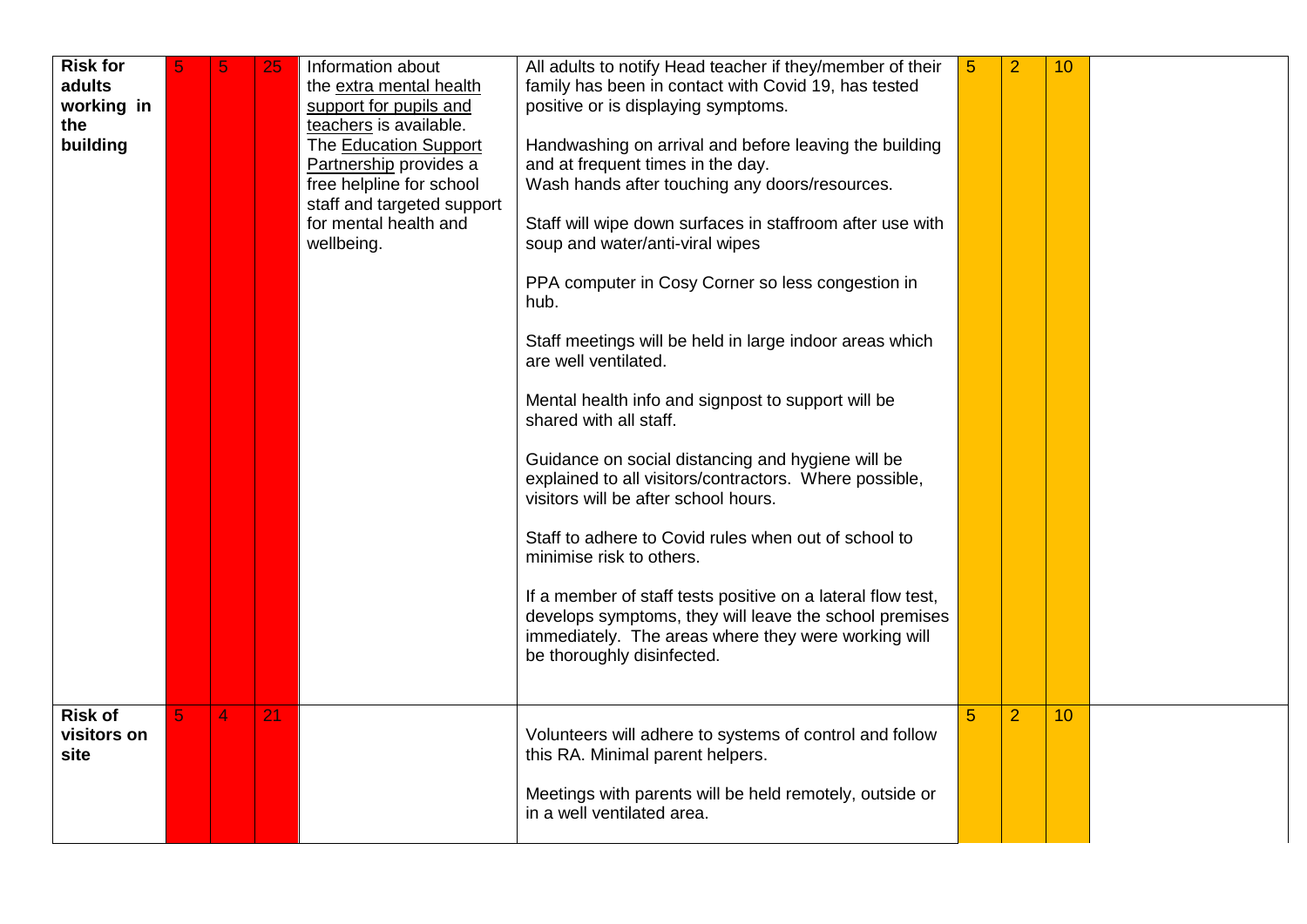| Legal and      | 3 | 9 | RPA will defend the claim on the school's (or             | 757 |  |
|----------------|---|---|-----------------------------------------------------------|-----|--|
| liability over |   |   | governor's) behalf and indemnify the school to the        |     |  |
| should a       |   |   | extent that the school (or governor) is legally liable to |     |  |
| staff          |   |   | pay compensation or damages to the injured person.        |     |  |
| member or      |   |   | BUT only if this and other risk assessments have          |     |  |
| pupil          |   |   | been reviewed shared and agreed by LGB and a              |     |  |
| contract       |   |   | review of policies and procedures has occurred as         |     |  |
| COVID-19       |   |   | a result.                                                 |     |  |
| and brings a   |   |   |                                                           |     |  |
| claim          |   |   |                                                           |     |  |
| against the    |   |   |                                                           |     |  |
| school (or     |   |   |                                                           |     |  |
| governors)?    |   |   |                                                           |     |  |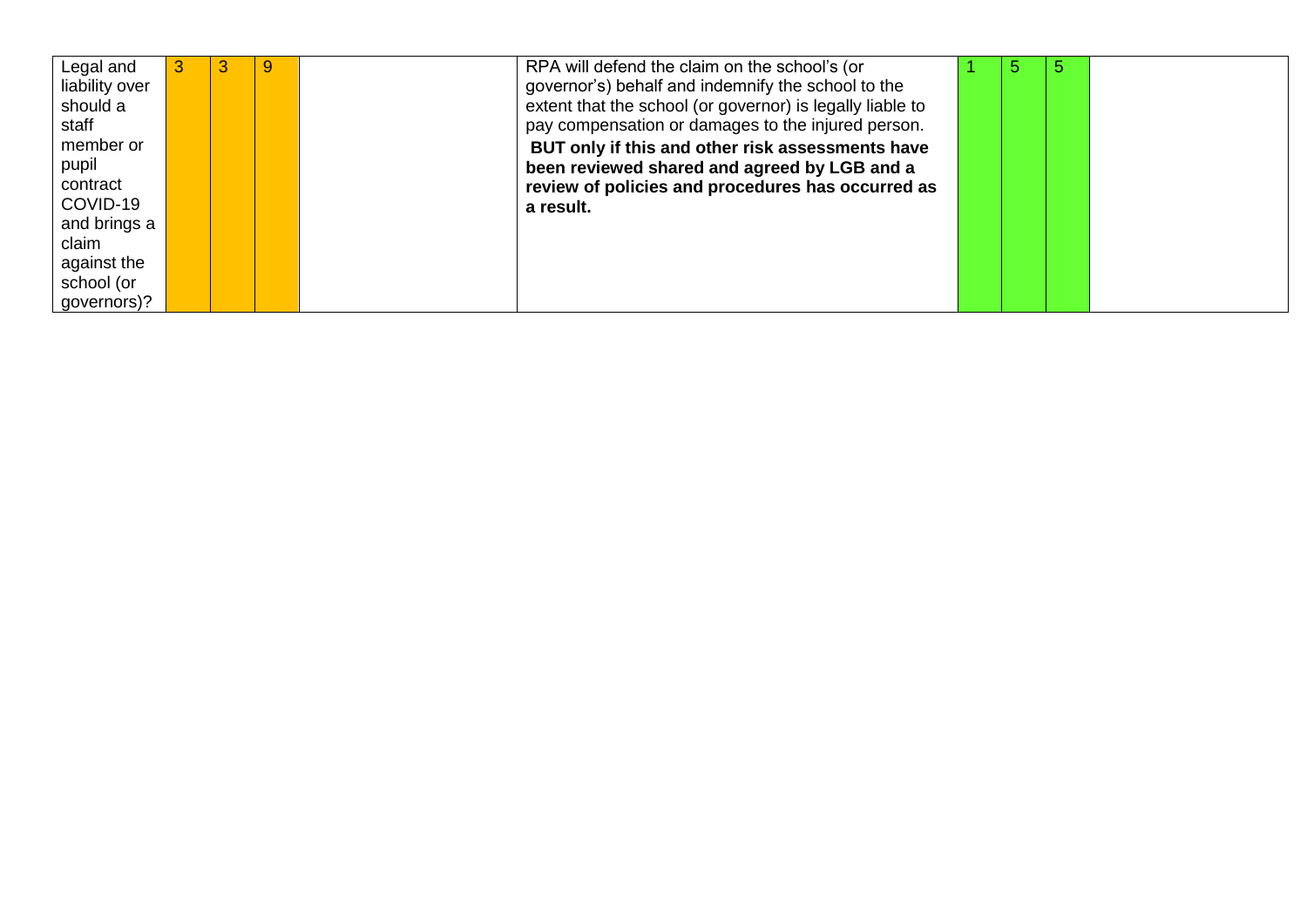| <b>No</b><br>paediatric<br>first aider on<br>site | 5 | 25 | Mrs Bradshaw is the Appointed Person (AP) in charge<br>of managing First Aid provision daily and managing<br>staff cover.<br>All staff have emergency first aid and there are 3<br>u.<br>senior first aiders so on the day that PFA does not<br>work, there is cover in place. PFA can also be                                                      | 5 | 5 |  |
|---------------------------------------------------|---|----|-----------------------------------------------------------------------------------------------------------------------------------------------------------------------------------------------------------------------------------------------------------------------------------------------------------------------------------------------------|---|---|--|
|                                                   |   |    | contacted by phone at home.<br>The First Aid Provision Plan is clearly displayed and<br>shared with all staff and visitors.                                                                                                                                                                                                                         |   |   |  |
|                                                   |   |    | Urgent changes to the plan are shared with all staff<br>on site whilst maintaining safe distances and<br>covid19 practices.                                                                                                                                                                                                                         |   |   |  |
|                                                   |   |    | The AP will keep records of all pupils in EYFS setting in<br>school with first aid needs in clearly displayed in<br>staffroom. Administration staff to refer to in an<br>emergency.                                                                                                                                                                 |   |   |  |
|                                                   |   |    | The HT will undertake all endeavours to locate PFA if<br>the school is short staff, including:                                                                                                                                                                                                                                                      |   |   |  |
|                                                   |   |    | liaising with the TRUST to find a suitable person,<br>this could include identifying and looking to appoint<br>temporary/interim cover through either:                                                                                                                                                                                              |   |   |  |
|                                                   |   |    | a person with a PFA certificate and Disclosure<br>and Barring Service (DBS) check from a local<br>provider who has closed                                                                                                                                                                                                                           |   |   |  |
|                                                   |   |    | a registered local childminder with a PFA<br>certificate and DBS check who is approved to<br>work on non-domestic premises.                                                                                                                                                                                                                         |   |   |  |
|                                                   |   |    | looking to secure full PFA training for additional staff<br>that includes the specific risk factors and techniques<br>required for the care of young children including but<br>not limited to choking, seizures, and issues related<br>to sleeping - annex A of the EYFS statutory<br>framework sets out the criteria for effective PFA<br>training |   |   |  |
|                                                   |   |    | As set out in HSE guidance, any training in relation to<br>paediatric CPR and choking should be in line with the<br><b>Resuscitation Council's guidance and NHS England</b><br>guidance.                                                                                                                                                            |   |   |  |

 $\mathcal{L}_{\mathcal{A}}$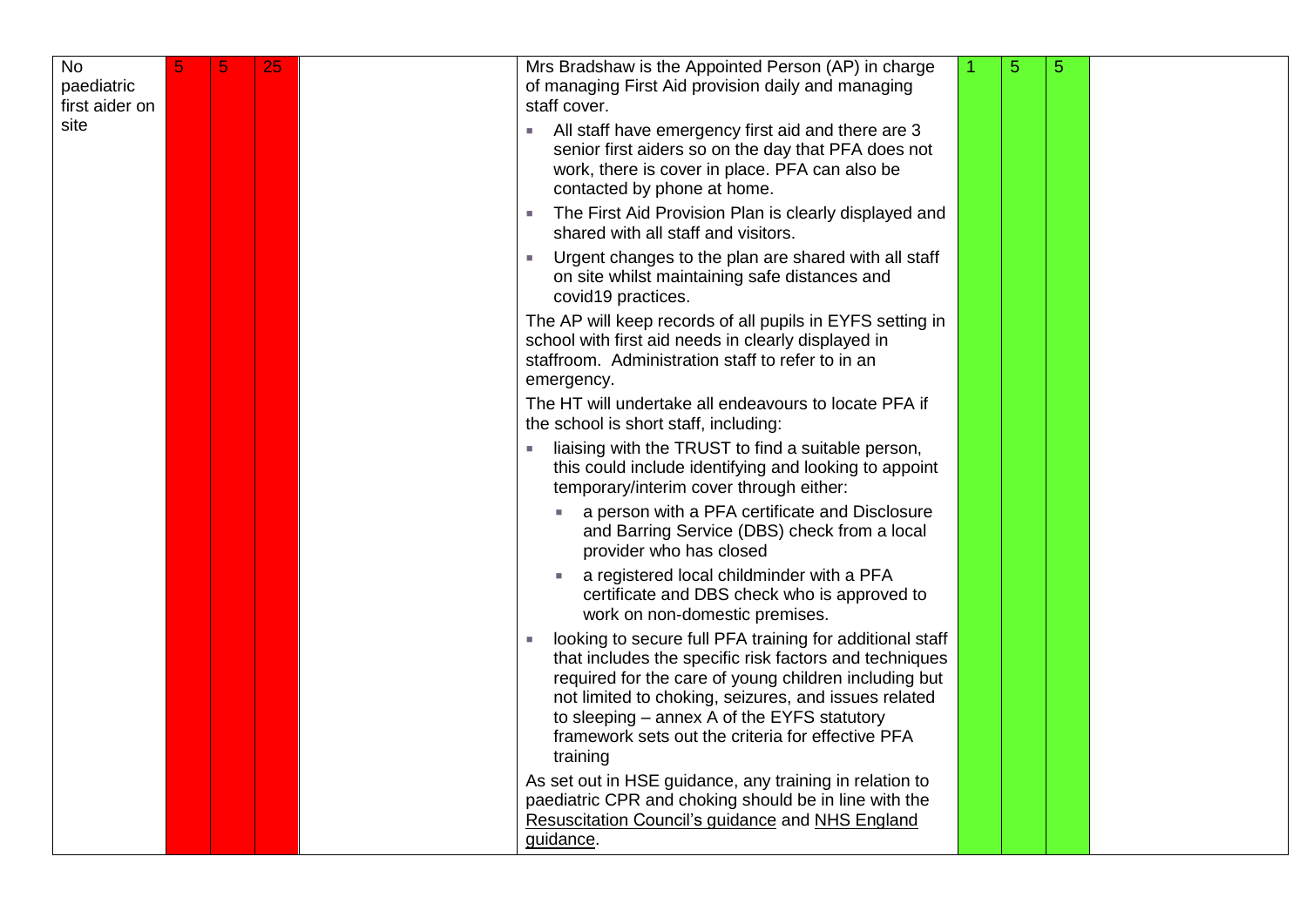|                                                    |   |   |    | The AP will organise the following supportive practices<br>to avoid no PFA being available:<br>All staff trained in First Aid at Work to undertake                                                                                                |   |   |  |
|----------------------------------------------------|---|---|----|---------------------------------------------------------------------------------------------------------------------------------------------------------------------------------------------------------------------------------------------------|---|---|--|
|                                                    |   |   |    | online training in PFA as soon as possible.                                                                                                                                                                                                       |   |   |  |
|                                                    |   |   |    | All first aiders to undergo revision of paediatric<br>resuscitation methods and techniques.                                                                                                                                                       |   |   |  |
|                                                    |   |   |    | Ensure all first aid equipment is readily available and<br>all PFA know where this is kept in the classroom.                                                                                                                                      |   |   |  |
|                                                    |   |   |    | Ensure all PPE is stored with First aid equipment, plus<br>appropriate disposal for clinical waste                                                                                                                                                |   |   |  |
| The PFA<br>becomes ill<br>during the<br>school day | 5 | 3 | 15 | If it is still not possible for someone with a full PFA<br>certificate to be always on site whilst children are<br>present, providers must undertake the following actions<br>to remain open:                                                     | 5 | 5 |  |
|                                                    |   |   |    | the HT and AP must consider and mitigate the likely<br>occurrence of a serious incident.                                                                                                                                                          |   |   |  |
|                                                    |   |   |    | the HT and AP should consider all relevant factors<br><b>COL</b><br>with the aim of enabling the setting to ensure they<br>can provide the safe care needed during any period<br>of intervention related to coronavirus (COVID-19),<br>including: |   |   |  |
|                                                    |   |   |    | the number of children on the premises                                                                                                                                                                                                            |   |   |  |
|                                                    |   |   |    | the staff to child ratio<br>the types of activities undertaken with the                                                                                                                                                                           |   |   |  |
|                                                    |   |   |    | children on the premises.<br>the likely need for first aid based on the needs<br>of the children attending the premises.                                                                                                                          |   |   |  |
|                                                    |   |   |    | first aider knowledge among staff on the<br>п<br>premises                                                                                                                                                                                         |   |   |  |
|                                                    |   |   |    | the mitigations available to reduce the risk of<br>such an incident.                                                                                                                                                                              |   |   |  |
|                                                    |   |   |    | After carrying this out, if the HT is satisfied by the<br>Risk Management then a member of staff trained in<br><b>First Aid at Work or Emergency Certification PFA</b><br>may provide cover.                                                      |   |   |  |
|                                                    |   |   |    | If this fails, the EYFS will be closed immediately, and<br>pupils sent home.                                                                                                                                                                      |   |   |  |